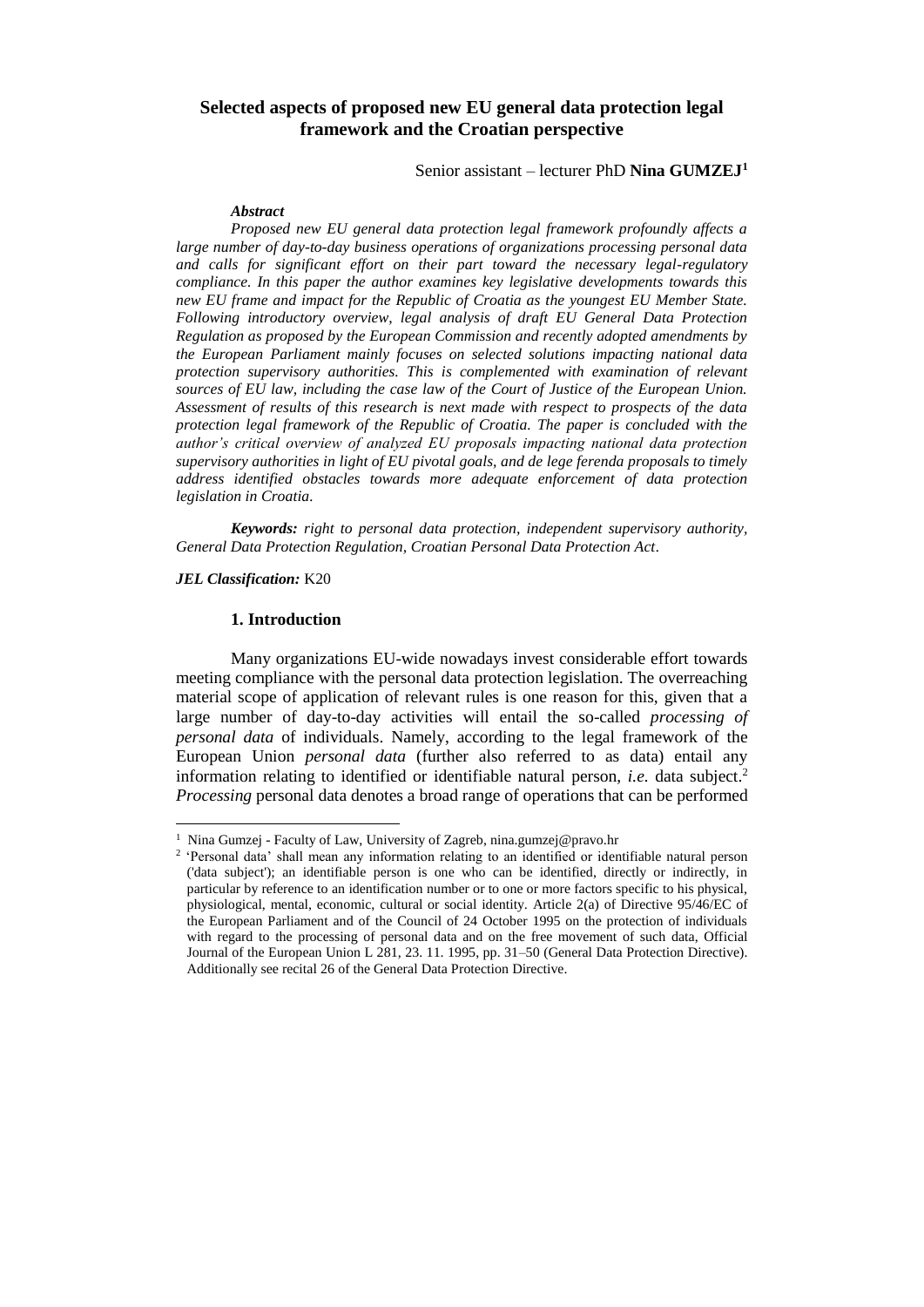on them, which include but are not limited to collection, storage and erasure of personal data.<sup>3</sup> These concepts subsist also in the online environment.<sup>4</sup> Furthermore, an organization such as, for example, a multinational sportswear company with an EU-wide retail market typically must ensure compliance of data processing operations with the data protection legislation of each respective Member State. Harmonization of national laws has to some extent already been achieved with implementation of *Directive 95/46/EC on the protection of individuals with regard to the processing of personal data and on the free movement of such dat*a (further: *General Data Protection Directive*). <sup>5</sup> However, better consistency in harmonizing relevant rules in all EU Member States is set to take place with the currently ongoing revision of this directive. In fact, according to current draft text<sup>6</sup>, the new EU legal framework on general personal data protection is to be adopted in form of a regulation (*General Data Protection Regulation*).<sup>7</sup> This means that the new rules would apply, unlike the General Data Protection Directive, directly and entirely in all Member States of the European Union, including its youngest member – the Republic of Croatia.

Independent authorities supervising personal data processing and ensuring the protection of rights of individuals are key actors in the EU-wide effective frame mentioned above. This is the reason why I chose to focus main research in this paper, following an introductory overview with respect to developments of the relevant new framework, to selected rules impacting data protection supervisory authorities in European Union Member States. The rules are examined on the basis of current draft text of Regulation<sup>8</sup>, which in addition to the initial draft proposal

<sup>&</sup>lt;sup>3</sup> 'Processing of personal data' ('processing') shall mean any operation or set of operations which is performed upon personal data, whether or not by automatic means, such as collection, recording, organization, storage, adaptation or alteration, retrieval, consultation, use, disclosure by transmission, dissemination or otherwise making available, alignment or combination, blocking, erasure or destruction. Article 2(b) of the General Data Protection Directive, *ibid*. For more details on scope of application, see Article 3 of this directive.

<sup>4</sup> This is acknowledged also in the relevant case law of the Court of Justice of the European Union, see: C-70/10 Scarlet Extended SA v Société Belge des auteurs, compositeurs et éditeurs (SABAM), (2011) European Court Reports, I-11959, paragraph 51; C-360/10 Belgische Vereniging van Auteurs, Componisten en Uitgevers (Sabam) v Netlog NV, (2012) European Court Reports, paragraph 49.

<sup>5</sup> Directive 95/46/EC, *op. cit*. at note 1.

<sup>6</sup> European Commission, *Proposal for a Regulation of the European Parliament and of the Council on the protection of individuals with regard to the processing of personal data and on the free movement of such data (General Data Protection Regulation)*, COM (2012) 11 final, 2012/0011 (COD), Brussels, 25.1.2012; European Parliament, Committee on Civil Liberties, Justice and Home Affairs, Background documents and Compromise amendments (October 21, 2013 - meeting), *Compromise amendments 01 – 29; 30 – 91*, <http://www.europarl.europa.eu/meetdocs/> 2009\_2014/organes/libe/libe\_20131021\_1830.htm (last accessed 28.10.2013).

Article 288 of the Treaty on the Functioning of the European Union.

<sup>8</sup> Original Commission's Proposal (2012) and compromise text - adopted amendments by the European Parliament (2013), *op. cit.* at note 5. In the analysis I shall in most cases refer to both the Proposal and amended draft text as constituting current (amended) draft text. However, where amendments by the Parliament are prevailing (e.g. newly added articles and/or new solutions proposed), reference may only be made to its amendments in the current draft text of Regulation.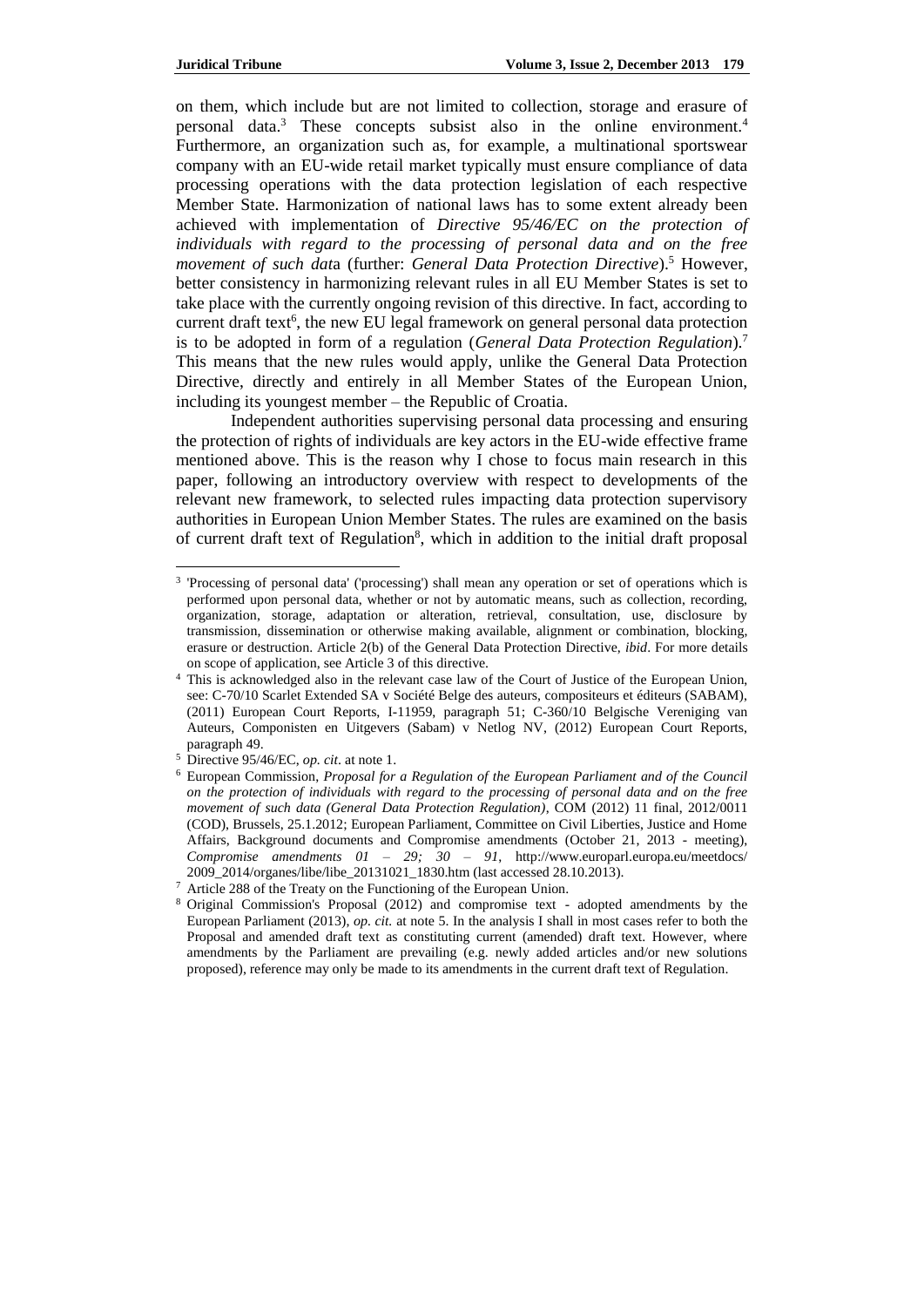made by the European Commission (Proposal) also includes most recently, *i.e.* at the time of writing this paper, adopted amendments by the European Parliament.<sup>9</sup> Where applicable, this analysis will be made in a comparative overview to solutions of the General Data Protection Directive. Next I shall examine the general data protection legislative framework of the Republic of Croatia. Here I shall also mainly focus my research on the rules pertaining to the national supervisory authority - Croatian Personal Data Protection Agency. Objective of this analysis is assessment of adequacy and efficiency of the overall general data protection system in light of this authority's role, duties and powers according to Croatian legislation. This will result in identification and further analysis of the challenges facing Croatia, especially in terms of central goals of the proposed EU Regulation. The overall aim of research conducted in this paper is to provide a critical overview of analyzed EU draft rules impacting data protection supervisory authorities, in particular with respect to key objectives of the new EU legal framework, as well as provide *de lege ferenda* proposals to timely address identified obstacles towards more adequate enforcement of general data protection legislation in Croatia.

### **2. Proposed General Data Protection Regulation: selected aspects**

### *2.1. Introductory overview*

Over the last years recognition of the right to personal data protection significantly evolved in European Union law, pursuant to which it is today guaranteed to everyone and has a status of a separate fundamental right (*Treaty on the Functioning of the European Union*<sup>10</sup> , *Charter of Fundamental Rights of the European Union*<sup>11</sup>). Entering of the Lisbon Treaty<sup>12</sup> into force in 2009 and abolishment of the EU pillar-structure established legal prerequisites for a reform in the approach towards regulating personal data protection at the level of EU law. In line with the new legal basis $13$  a new EU data protection framework is currently

<sup>9</sup> European Parliament, *op. cit.* at note 5.

<sup>&</sup>lt;sup>10</sup> Article 16 paragraph 1 of the Treaty on the Functioning of the European Union. Consolidated version of the Treaty on the Functioning of the European Union, Official Journal of the European Union C 326, 26.10.2012, p. 47.

<sup>11</sup> Article 8 paragraph 1 of the Charter of Fundamental Rights of the European Union, *Official Journal of the European Union* C 326, 26.10.2012, p. 391.

<sup>&</sup>lt;sup>12</sup> Treaty of Lisbon amending the Treaty on European Union and the Treaty establishing the European Community, signed at Lisbon, *Official Journal of the European Union C 306*, 17.12.2007, pp. 1-271.

<sup>&</sup>lt;sup>13</sup> Article 16 paragraph 2 of the Treaty on the Functioning of the European Union, according to which the European Parliament and the Council shall lay down rules, in the ordinary legislative procedure, which relate to protection of individuals with regard to the processing of personal data by Union institutions, bodies, offices and agencies, and by the Member States when carrying out activities falling within the scope of EU law, and the rules relating to free movement of such data. Compliance with these rules will be subject to the control of independent authorities. For derogations in specific areas such as in particular that of a common foreign and security policy see Article 39 of the Treaty on European Union (Consolidated version 2012, *Official Journal of the European Union C 326*, 26.10.2012) in connection with Article 16 paragraph 2 (last sentence) of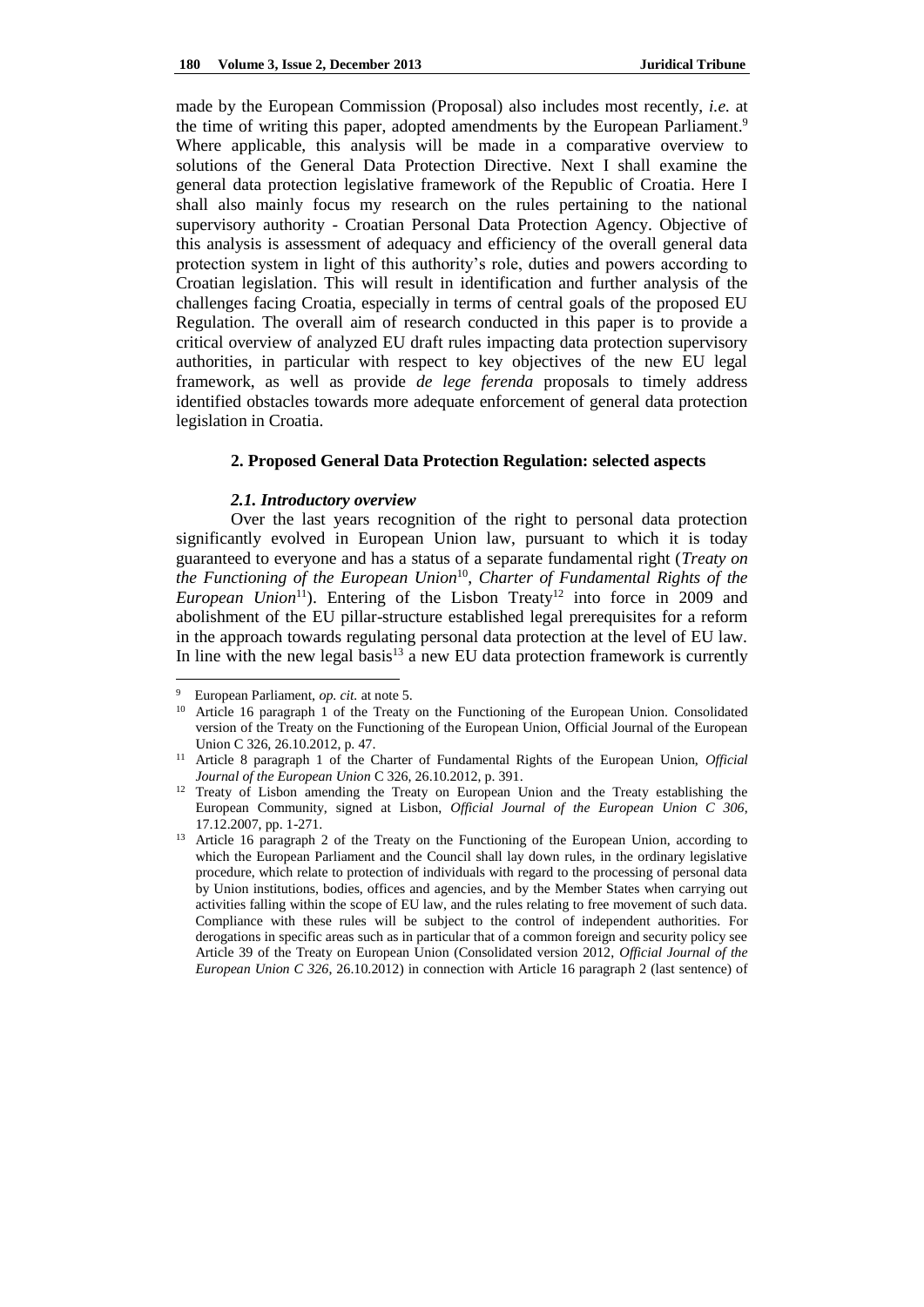in legislative procedure<sup>14</sup>, which also includes the draft General Data Protection Regulation that I am focusing on in this paper. As noted in introduction of this paper, proposed Regulation is intended to replace the General Data Protection Directive. That directive aimed to ensure harmonization of national data protection laws, however, the level of implementation in Member States was in the overall not considered satisfactory in light of prevailing EU objectives.<sup>15</sup>

the Treaty on the Functioning of the EU. Also see a *Declaration on Article 16 of the Treaty on the Functioning of the European Union*, Declarations annexed to the Final Act of the Intergovernmental Conference which adopted the Treaty of Lisbon, signed on 13 December 2007, Official Journal of the European Union C 326, 26.10.2012, p. 337 at p. 347. As for regulating data protection in the areas of judicial co-operation in criminal matters and police co-operation, see a *Declaration on the protection of personal data in the fields of judicial cooperation in criminal matters and police cooperation, ibid* (with respect to the new legal basis in Article 16 paragraph 2 of the Treaty on the Functioning of the European Union).

- <sup>14</sup> European Commission, European Parliament, *op. cit.* at note 5; European Commission, *Proposal for a Directive of the European Parliament and of the Council on the protection of individuals with regard to the processing of personal data by competent authorities for the purposes of prevention, investigation, detection or prosecution of criminal offences or the execution of criminal penalties, and the free movement of such data*, COM/2012/010 final, 2012/0010 (COD), 25.1.2012.
- <sup>15</sup> "The objectives and principles of Directive 95/46/EC remain sound, but it has not prevented fragmentation in the way data protection is implemented across the Union, legal uncertainty and a widespread public perception that there are significant risks for the protection of individuals associated notably with online activity. Differences in the level of protection of the rights and freedoms of individuals, notably to the right to the protection of personal data, with regard to the processing of personal data afforded in the Member States may prevent the free flow of personal data throughout the Union. These differences may therefore constitute an obstacle to the pursuit of economic activities at the level of the Union, distort competition and impede authorities in the discharge of their responsibilities under Union law. This difference in levels of protection is due to the existence of differences in the implementation and application of Directive 95/46/EC." Recital 7 of current amended draft text of Regulation, European Commission, European Parliament, *op. cit.* at note 5. For studies and conclusions regarding implementation of the General Data Protection Directive in Member States, see e.g.: Douwe Korff, *EC study on implementation of data protection directive - Study Contract ETD/2001/B5-3001/A/49, Comparative summary of national laws*, University of Essex: Colchester – Cambridge, 2002, <http://ec.europa.eu/> justice/policies/privacy/docs/lawreport/consultation/univessex-comparativestudy\_en.pdf; Douwe Korff, LRDP KANTOR Ltd (Leader) - Centre for Public Reform, *Comparative study on different approaches to new privacy challenges, in particular in the light of technological developments - Contract No. JLS/2008/C4/011 – 30-CE-0219363/00-28, Working paper No. 2: Data protection laws in the EU: The difficulties in meeting the challenges posed by global social and technical developments*, 20.1.2010, [http://ec.europa.eu/justice/policies/privacy/docs/studies/new\\_privacy\\_](http://ec.europa.eu/justice/policies/privacy/docs/studies/new_privacy_) challenges/final\_report\_working\_paper\_2\_en.pdf; LRDP KANTOR Ltd (Leader) - Centre for Public Reform, *Comparative study of different approaches to new privacy challenges, in particular in the light of technological developments, Contract Nr: JLS/2008/C4/011 – 30-CE-0219363/00-28*, *Final Report*, 20.1.2010, <http://ec.europa.eu/justice/policies/privacy/docs/> studies/new\_privacy\_challenges/final\_report\_en.pdf (last accessed 20.10.2013); European Commission, *Commission Staff Working Paper, Impact Assessment Accompanying the document Regulation of the European Parliament and of the Council on the protection of individuals with regard to the processing of personal data and on the free movement of such data (General Data Protection Regulation) and Directive of the European Parliament and of the Council on the protection of individuals with regard to the processing of personal data by competent authorities for the purposes of prevention, investigation, detection or prosecution of criminal offences or the*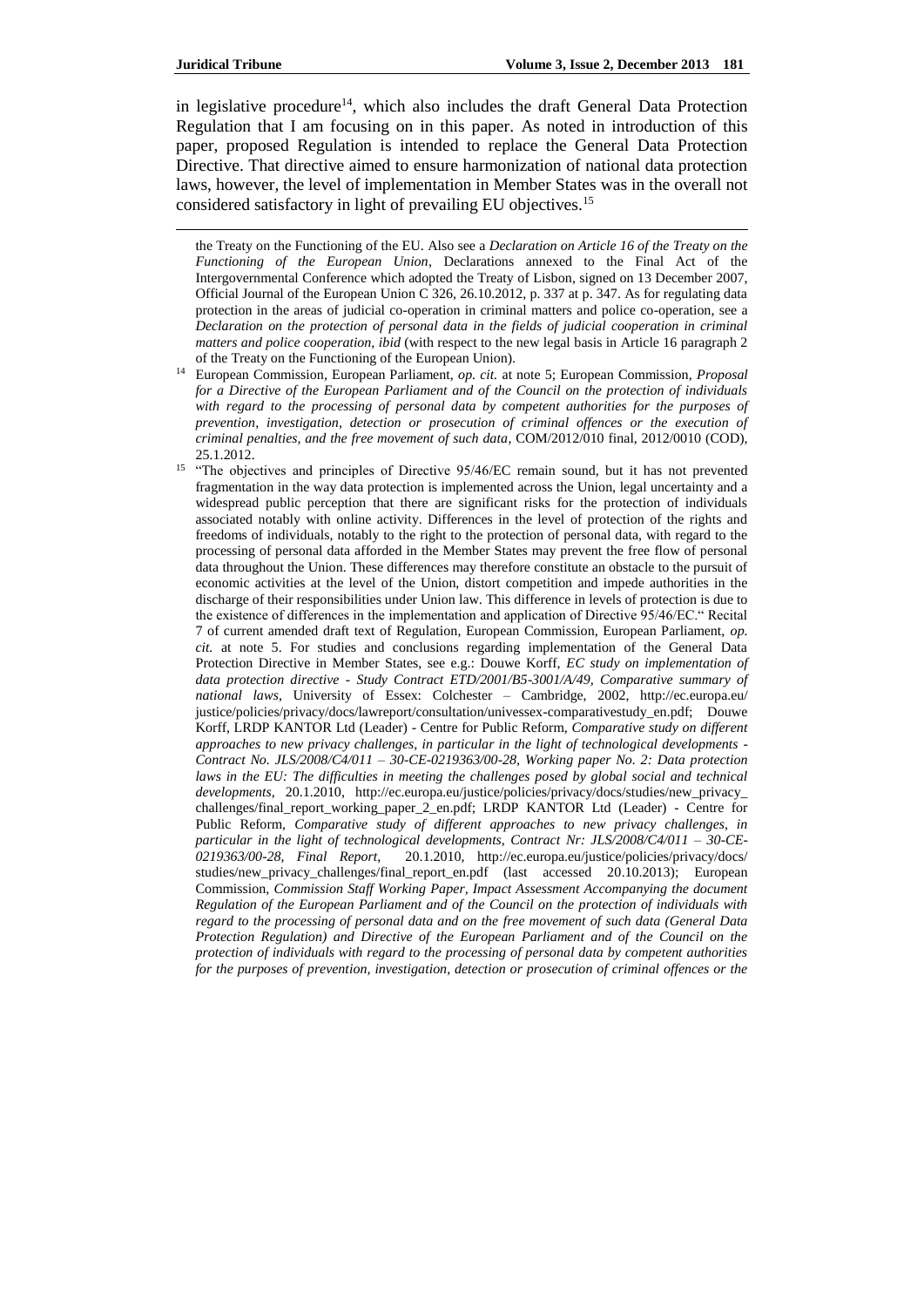In view of continuous advances in technology, globalization and increased processing of personal data online<sup>16</sup>, with new EU rules a common legal environment should be established that would on one hand provide legal certainty and adequately support relevant business operations towards fostered growth of the digital single market and free-flowing information, and on the other hand ensure more effective protection of individuals' rights, including enhanced control over the processing of their personal data. While a detailed analysis of proposed Regulation would go beyond the scope of this paper, I would here like to draw attention to four elements of its current draft text, which I consider of vital importance for the overall assessment of subject area. Earlier in the paper I explained that the new EU general data protection legal framework is proposed to be passed in form of a regulation, which means that the new rules would apply directly and entirely in all EU Member States.<sup>17</sup> Next, the new framework is intended toward better adaptation of data protection law and especially enforcement thereof in the overall context of post-modern digital age, which is largely technology-driven. Consequently, the new EU rules target to consistently cover also the data processing activities in the online, networked digital environment and in relevant cross-border operations.<sup>18</sup> Thirdly, according to proposed territorial scope of application new provisions would cover also

*execution of criminal penalties, and the free movement of such data*, SEC(2012) 72 final, Brussels, 25.1.2012, especially pp. 11-21; *Annex 2 Evaluation of the implementation of the Data Protection Directive*.

<sup>&</sup>lt;sup>16</sup> According to current draft text of Regulation personal data are any information relating to an identified or identifiable natural person, and identifiable person is one who can be identified, directly or indirectly, especially by reference to an identifier such as a name, an identification number, *location data, unique identifier* or to one or more factors specific to the physical, physiological, genetic, mental, economic, cultural or social or gender identity of that person. Compare Article 4 points 1-2 and additional explanations in recitals 23-24, in: European Commission, *op. cit.* at note 5, and in: European Parliament, *op. cit.* at note 5. For a current definition in the General Data Protection Directive see *op. cit.* at note 1.

<sup>17</sup> See *supra* note 6.

<sup>18</sup> According to draft Article 1 (*subject matter and objectives*) the Regulation lays down rules relating to protection of individuals with regard to personal data processing and rules relating to free movement of personal data. It protects fundamental rights and freedoms of natural persons, and in particular their personal data protection right. Free movement of personal data in the EU shall neither be restricted nor prohibited for reasons connected with the protection of individuals with regard to personal data processing. According to draft Article 2 (*material scope*) the Regulation would apply to processing of personal data wholly or partly by automated means, irrespective of the method of processing, and to the processing other than by automated means of personal data which form part of a filing system or are intended to form part of a filing system. Excluded from its scope of application would be processing of personal data: in the course of an activity falling outside the scope of EU law; by Member States when carrying out activities falling within the scope of Chapter 2 of Title V of the Treaty on European Union (common foreign and security policy); by a natural person in the course of an exclusively personal or household activity (this exemption would apply also to publication of personal data where it can be reasonably expected that it will be only accessed by a limited number of persons); by competent public authorities for the purposes of prevention, investigation, detection or prosecution of criminal offences or the execution of criminal penalties. European Commission, European Parliament, *op. cit.* at note 5.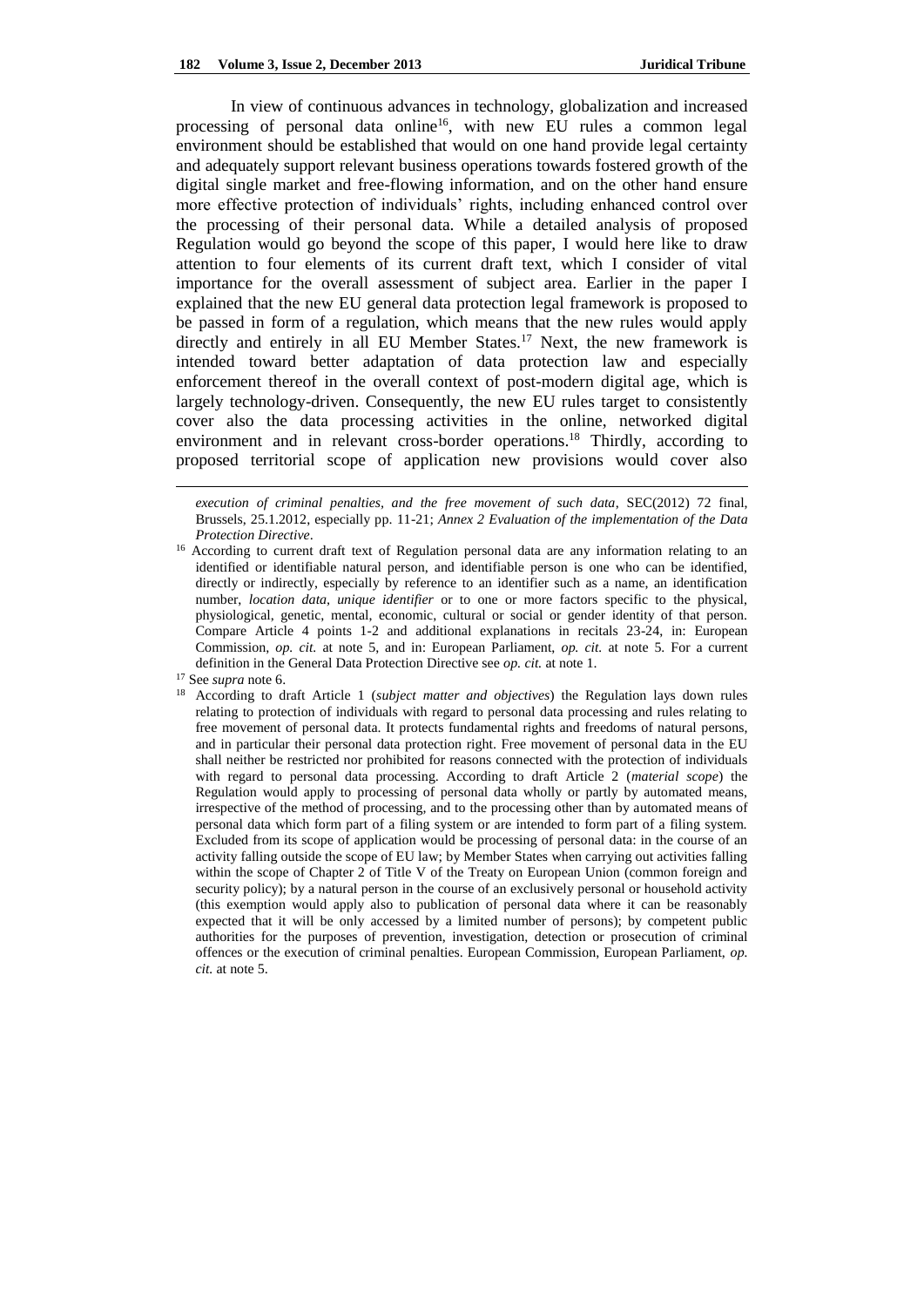organizations, *i.e.* controllers and processors<sup>19</sup> that are not based in the EU, should they offer goods or services to data subjects in the EU or monitor them (thereby processing their personal data).<sup>20</sup> Finally, it is important to point to the fact that a number of proposed rules aim to ensure stronger protection of data subjects and accordingly, stricter and legally enforceable responsibility and accountability of those who are in charge of processing their personal data. This entails not only obligations of organizations to implement various policies and measures for establishing and maintaining compliance of their data processing operations with the new EU framework, but also for demonstrating such compliance, most notably to the competent supervisory authority, *i.e.* data protection supervisory authority.<sup>21</sup>

A vital role of supervisory authorities in monitoring data processing and ensuring protection of individuals with respect to processing of their personal data is today acknowledged in the General Data Protection Directive. All EU Member States were obliged to establish one or more public authorities that would be in charge of monitoring, within their respective territories, the application of legislation adopted on the basis of that directive.<sup>22</sup> Furthermore, the duty to establish such supervisory authorities according to international law instruments of the Council of Europe must here also be noted. This duty and role of authorities in ensuring compliance of national laws that give effect to main principles of the *Council of Europe Convention for the protection of individuals with regard to* 

<sup>&</sup>lt;sup>19</sup> According to the General Data Protection Directive a controller is a natural or legal person, public authority, agency or any other body which alone or jointly with others determines the purposes and means of the processing of personal data; where the purposes and means of processing are determined by national or Community laws or regulations, the controller or the specific criteria for his nomination may be designated by national or Community law. Processors are defined as natural or legal persons, public authorities, agencies or other bodies that process personal data on behalf of the controller. Article 2 points (d)-(e) of the General Data Protection Directive. For relevant definitions according to draft text of Regulation (which are essentially the same as in the directive), see proposed Article 4 points 5-6, European Commission, European Parliament, *op. cit.*  at note 5.

 $20$  Regulation is proposed to apply to personal data processing in the context of activities of establishment of a controller or a processor in the EU - whether the processing takes place in the EU or not. Furthermore, as noted in the paper, it would also apply to processing of personal data of data subjects in the EU by the controller or processor not established in the EU, where processing activities relate to: a) offering of goods or services (*irrespective of whether payment of data subject is required*) to such data subjects in the EU; or b) monitoring of such data subjects. Regulation would also apply to data processing by the controller not established in the EU, but in a place where Member State's law applies by virtue of public international law. Article 3 (territorial scope), European Commission, European Parliament, *op. cit.* at note 5. Additionally, see explanations in draft recitals 19-21.

<sup>21</sup> See e.g. proposed Article 22 and recital 60, European Commission, European Parliament, *op. cit.*  at note 5. For a more detailed analysis by this author (on the basis of draft Proposal of the European Commission), see: Nina Gumzej, *Data Protection for the Digital Age: Comprehensive Effectsof the Evolving Law of Accountability, "Juridical Tribune", December 2012, Vol. 2, Issue 2,* pp. 82-108, also available at: http://www.tribunajuridica.eu/arhiva/An2v2/art7.pdf at pp. 84-110 (last accessed 20.10.2013).

<sup>&</sup>lt;sup>22</sup> Article 28 paragraphs 1 and 6 of the General Data Protection Directive (these authorities may also be requested to exercise their powers by an authority of another Member State).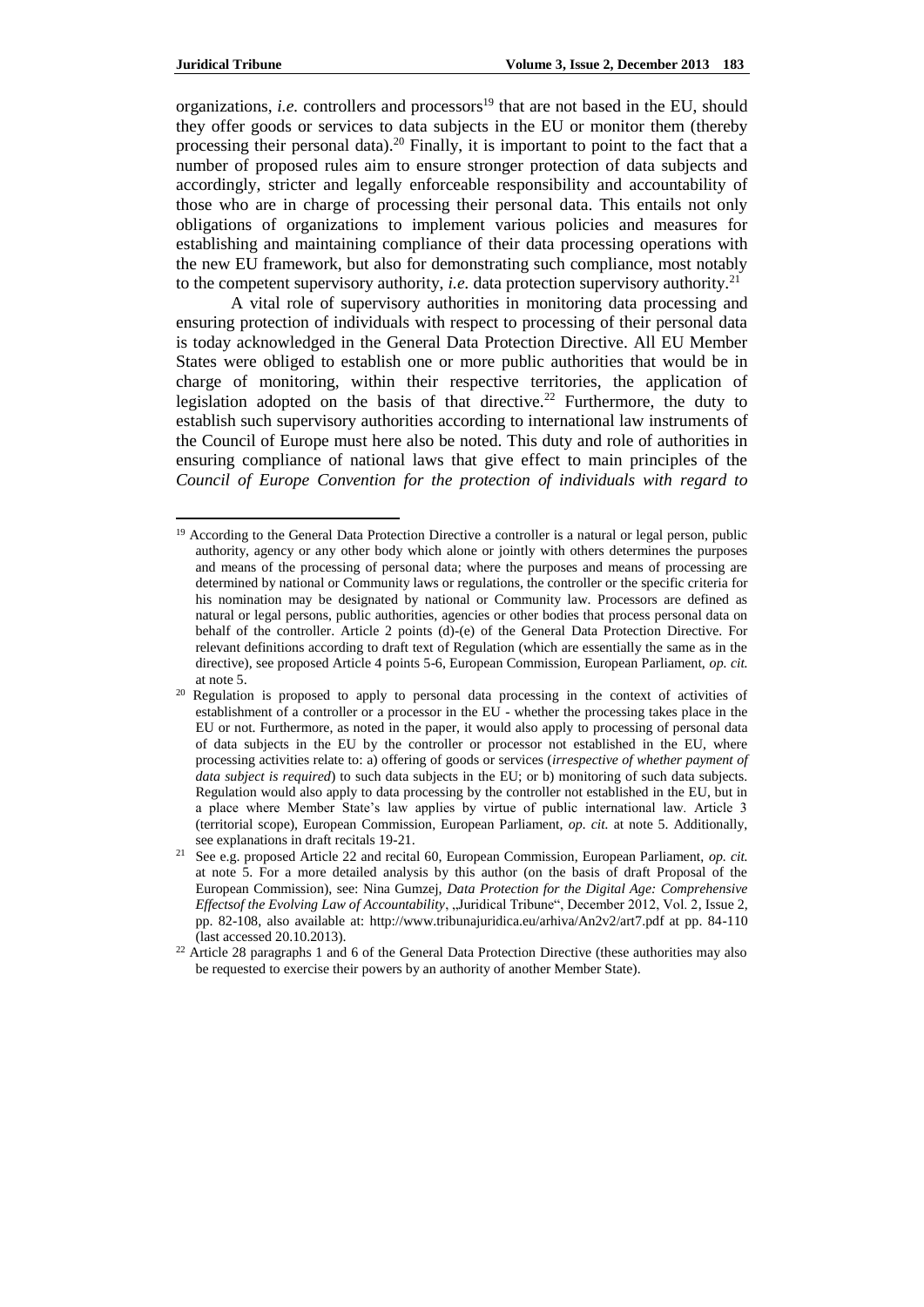*automatic processing of personal data* (further: Convention 108) are subjects of the relevant *Additional Protocol* to this Convention.<sup>23</sup>

According to the main rules on supervisory authorities in the General Data Protection Directive, apart from the requirement that they exercise their function "with complete independence" (but without further detail as I shall examine later in this paper) Member States are obliged to provide the following minimum set of powers for these authorities: *investigative powers* (e.g. access to all relevant information), *effective powers of intervention* (e.g. ordering data erasure or destruction, imposing a temporary or permanent ban on data processing) as well as the *power to engage in legal proceedings* (when national rules are infringed) *or bring such infringements to the attention of judicial authorities*. Member States must also ensure that the decisions of supervisory authorities are subject to judicial review (appeal before national court). Furthermore, supervisory authorities must be able to hear (process) claims dealing with the protection of data subjects' rights and freedoms as to personal data processing, which can be filed by data subjects or associations representing them and with respect to the same data protection aim they also must have a consultative role in the process of drafting relevant rules or measures in their respective Member States. These authorities must also hear all claims for checks on lawfulness of data processing in particular cases where national rules are adopted, which restrict the scope of certain rights and obligations in the directive. As to possible co-operation between the national authorities in different Member States, the General Data Protection Directive mandates such cooperation especially via exchange of useful information.<sup>24</sup>

On the whole, legal requirements on data protection supervisory authorities in the General Data Protection Directive provide enough discretion for the Member States in terms of implementation into national legislation. This is also supported by lacking specifications and/or details on a number of requirements in the directive. It is not entirely surprising, therefore, that relevant national rules transposing the directive (as to independent status, duties and powers, including enforcement methods) can vary throughout the European Union.<sup>25</sup> In terms of

<sup>&</sup>lt;sup>23</sup> Convention for the protection of individuals with regard to automatic processing of personal data, CETS No. 108, 28.1.1981; Additional Protocol to the Convention for the Protection of Individuals with regard to Automatic Processing of Personal Data, regarding supervisory authorities and transborder data flows, CETS No. 181, 08.11.2001 - see Article 1.

<sup>&</sup>lt;sup>24</sup> For more details see Article 28 of the General Data Protection Directive (additionally see also explanations in recitals 62-64).

<sup>25</sup> See e.g. European Commission, *Communication on the follow-up of the Work programme for a better implementation of the Data Protection Directive*, COM(2007) 87 final, Brussels, 7.3.2007, p. 5. For detailed studies, see: European Union Agency for Fundamental Rights, *Data Protection in the European Union: the role of National Data Protection Authorities. Strengthening the fundamental rights architecture in the EU II*, 2010, <http://fra.europa.eu/fraWebsite/attachments/> Data-protection\_en.pdf; Douwe Korff, *Data Protection Laws in the European Union*, The Direct Marketing Association - New York; Federation of European Direct Marketing Brussels, 2005, pp. 145-168 (Chapter VI); Douwe Korff, *EC study on implementation of data protection*  directive, *op. cit.* at note 14, pp. 200-209. Also see: European Commission, *Commission Staff*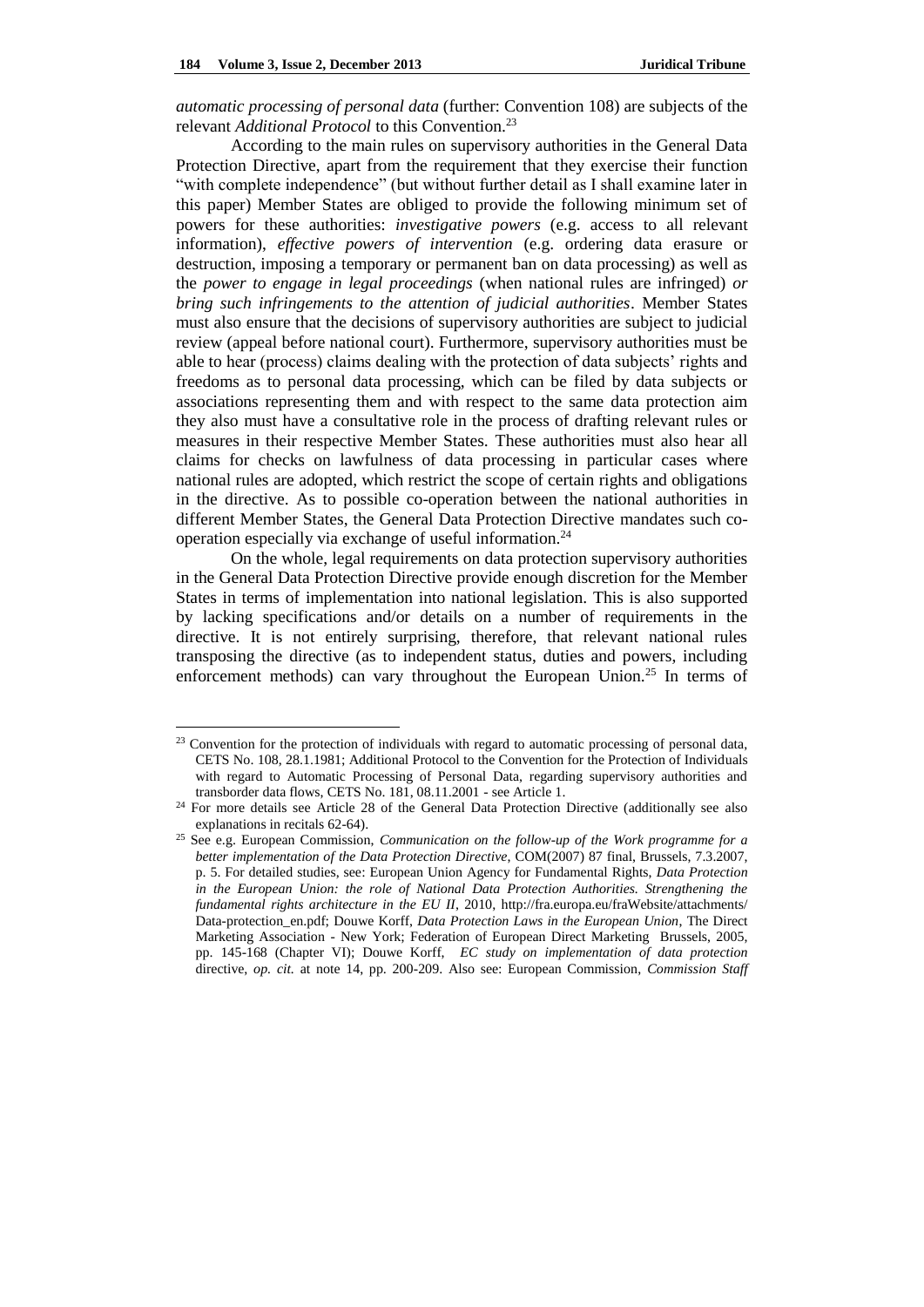proposed new EU framework, such a setting may impede key goals of ensuring equivalent levels of protection of data subjects' rights and free flows of personal data in the EU, including the required consistency in application and supervision of application of the new rules, as well as enforcement thereof. As a result the draft EU general data protection rules aim to ensure that supervisory authorities have equal duties and potent powers, including direct sanctioning authority<sup>26</sup>, in all Member States.<sup>27</sup> I shall examine mentioned rules in more detail in the next part of this paper.

### *2.2. Independent supervisory authorities*

Earlier in the paper I drew attention to the requirement of complete independence of data protection supervisory authorities pursuant to the EU General Data Protection Directive. Their independent status according to EU law was also more recently proclaimed in the Treaty on the Functioning of the European Union, and it is also established in the Charter of Fundamental Rights of the  $EU^{28}$  It is also a fundamental prerequisite for attainment of main objectives of the future EU legal framework on general data protection (Regulation). As regards requirements of the General Data Protection Directive, the Court of Justice of the European Union (further also as: Court) proclaimed the need to ensure independence equally in all Member States: " [...] independence of the supervisory authorities, in so far *as they must be free from any external influence liable to have an effect on their decisions, is an essential element in light of the objectives of Directive 95/46. That independence is necessary in all the Member States in order to create an equal level of protection of personal data and thereby to contribute to the free movement of data, which is necessary for the establishment and functioning of the internal market.*" <sup>29</sup> Furthermore, this Court interpreted the meaning of *complete* 

*Working Paper*, *op. cit.* at note 14, especially at pp. 17-18; *Annex 2 Evaluation of the implementation of the Data Protection Directive*, *op. cit.* at note 14 at pp. 41-46.

<sup>&</sup>lt;sup>26</sup> Compare with earlier pragmatic suggestions of certain experts towards considering a shift of enforcement powers away from supervisory authorities: "There is also a more fundamental question about the - in our view, to some extent incompatible - functions of the DPAs. They are advisers and guides. They are also interpreters of the law - and sometimes even quasi-legislators. They are supposed to be advocates on behalf of data subjects. And they are supposed to be lawenforcers. We feel that this is too much to ask of any single body. One danger is that as regulators, they become "captives" of those they regulate, industry and government agencies in particular. That phenomenon is far from limited to data protection authorities: it has been observed in many modern regulatory bodies. But it too serves to underline the tensions between the different functions of these authorities. […] More generally, we feel (without wishing to prejudge this) that consideration could be given to moving enforcement largely away from the DPAs, to the courts and the prosecuting authorities." LRDP KANTOR Ltd (Leader) - Centre for Public Reform, *Final Report*, *op. cit.* at note 14 at pp. 44-45.

<sup>27</sup> As explained in recital 100, European Commission, European Parliament, *op. cit*. at note 5. Duties and powers (Articles 52-53) will be examined in more detail in section 2.2. of this paper *infra*.

<sup>&</sup>lt;sup>28</sup> Article 16 paragraph 2 of the Treaty on the Functioning of the European Union, Article 8 paragraph 3 of the Charter of Fundamental Rights of the European Union.

<sup>&</sup>lt;sup>29</sup> C-518/07 European Commission v Federal Republic of Germany, (2010) European Court Reports 2010 I-01885, paragraph 50.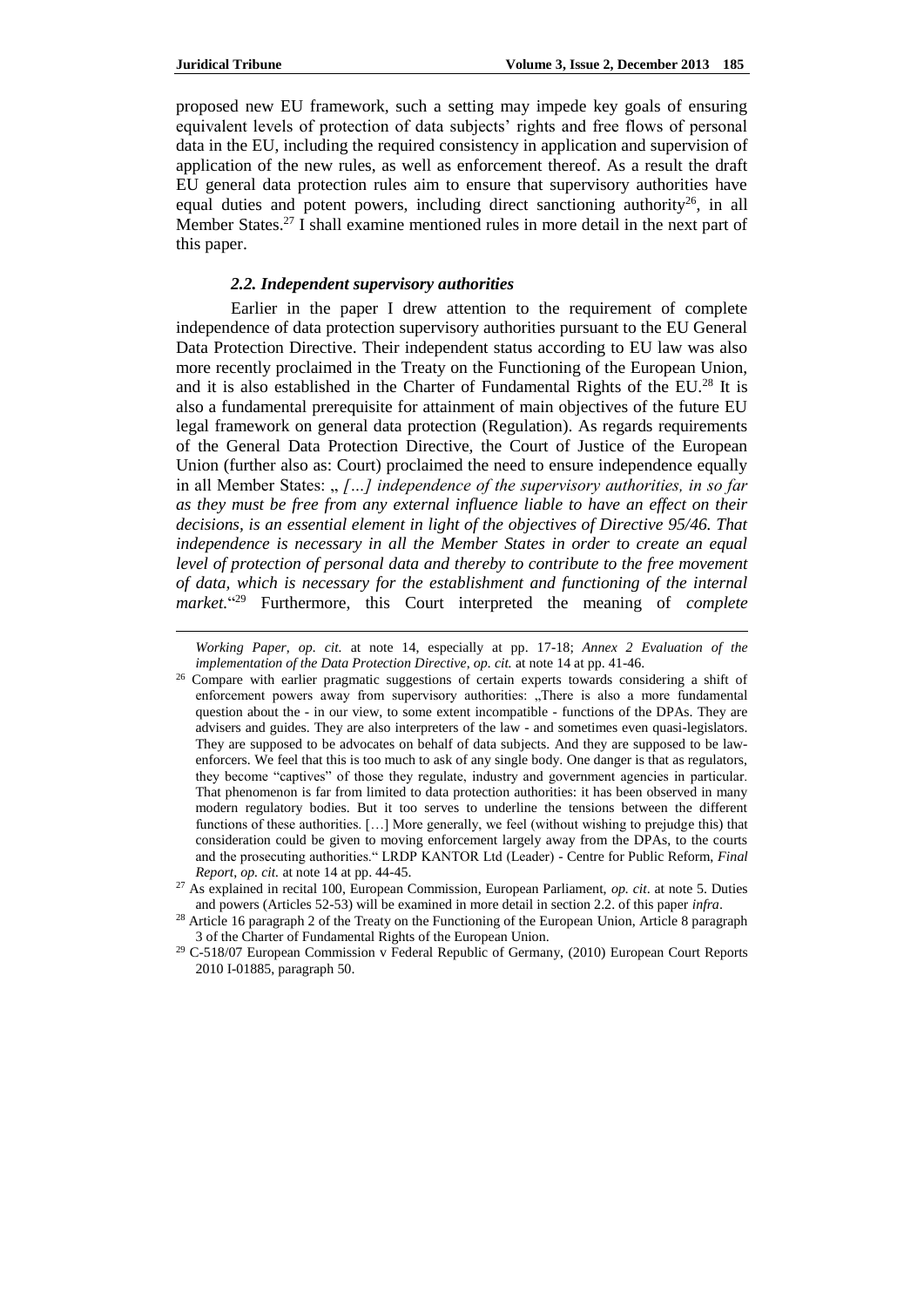*independence*<sup>30</sup> following actions filed by the European Commission against certain Member States for non-fulfilment of their relevant obligations under the General Data Protection Directive. In fact currently another case is pending on same grounds following an action taken by the Commission against a Member State (Hungary).<sup>31</sup> According to the Court, complete independence requires that the supervisory authorities are free from any influence, whether direct or indirect, in their work and decision making<sup>32</sup> and a mere risk of political influence over their decisions would interfere with independent execution of their tasks.<sup>33</sup> The Court also ruled that independence is not solely met with established functional independence of supervisory authorities, where there still exists a possibility of external influence on these authorities.<sup>34</sup>

According to the current draft text of the Regulation each Member State is obliged to provide that one or more public authorities are responsible for monitoring its application and for contributing to its consistent application EUwide, so as to protect fundamental rights and freedoms of natural persons in relation to their personal data processing and to facilitate free flows of personal data in the Union. These authorities would be obliged to co-operate with each other and the Commission for mentioned purposes.<sup>35</sup> In the overall draft new rules on supervisory authorities draw on, and build on relevant solutions of the General Data Protection Directive and where applicable they incorporate interpretations of the Court of Justice of the EU, as well as certain solutions of *Regulation No 45/2001 on the protection of individuals with regard to the processing of personal data by the Community institutions and bodies and on the free movement of such data* (further: Regulation 45/2001), notably with respect to independent status and powers.<sup>36</sup> Thus, with reference to independent status, draft text of General Data

<sup>30</sup> Article 28 paragraph 1 of the General Data Protection Directive.

<sup>&</sup>lt;sup>31</sup> C-518/07, *op. cit.* at note 28; C-614/10 European Commission v Republic of Austria, 16.10.2012 (not yet published - text of judgment is available at: http://curia.europa.eu). The currently pending case before the Court of Justice of the European Union on independence of data protection authorities is an action filed by the European Commission against Hungary, which is seeking a decision against Hungary on failing to fulfil its obligations under the General Data Protection Directive. Namely, the earlier Data Protection Commissioner of Hungary was removed from office before end of his term, solely on account of Hungary's re-organization of that office. C-288/12 European Commission v. Hungary, Official Journal of the European Union C 227, 28.07.2012, pp. 15-16; European Data Protection Supervisor, *EDPS pleading Commission v Hungary (C-288/12)*, 15.10.2013, <https://secure.edps.europa.eu/EDPSWEB/edps/Consultation/> Court (last accessed 28.10.2013). Additionally, see: András Jóri, *The End of Independent Data Protection Supervision in Hungary – A Case Study*, in: Serge Gutwirth; Ronald Leenes; Paul De Hert, Yves Poullet (Eds.), *European Data Protection: Coming of Age*, Springer, 2013, pp. 395-406.

<sup>&</sup>lt;sup>32</sup> C-518/07, *op. cit.* at note 28, see especially paragraphs 17-56 for more details.

<sup>33</sup> C-518/07, *op. cit.* at note 28, paragraph 36.

<sup>34</sup> C-614/10, *op. cit.* at note 30, see especially paragraphs 42 *et seq*.

<sup>35</sup> Article 46 paragraph 1, European Commission, European Parliament, *op. cit*. at note 5.

<sup>36</sup> European Commission, *op. cit*. at note 5, pp. 12-13; Regulation No 45/2001 on the protection of individuals with regard to the processing of personal data by the Community institutions and bodies and on the free movement of such data, Official Journal of the European Union L 8,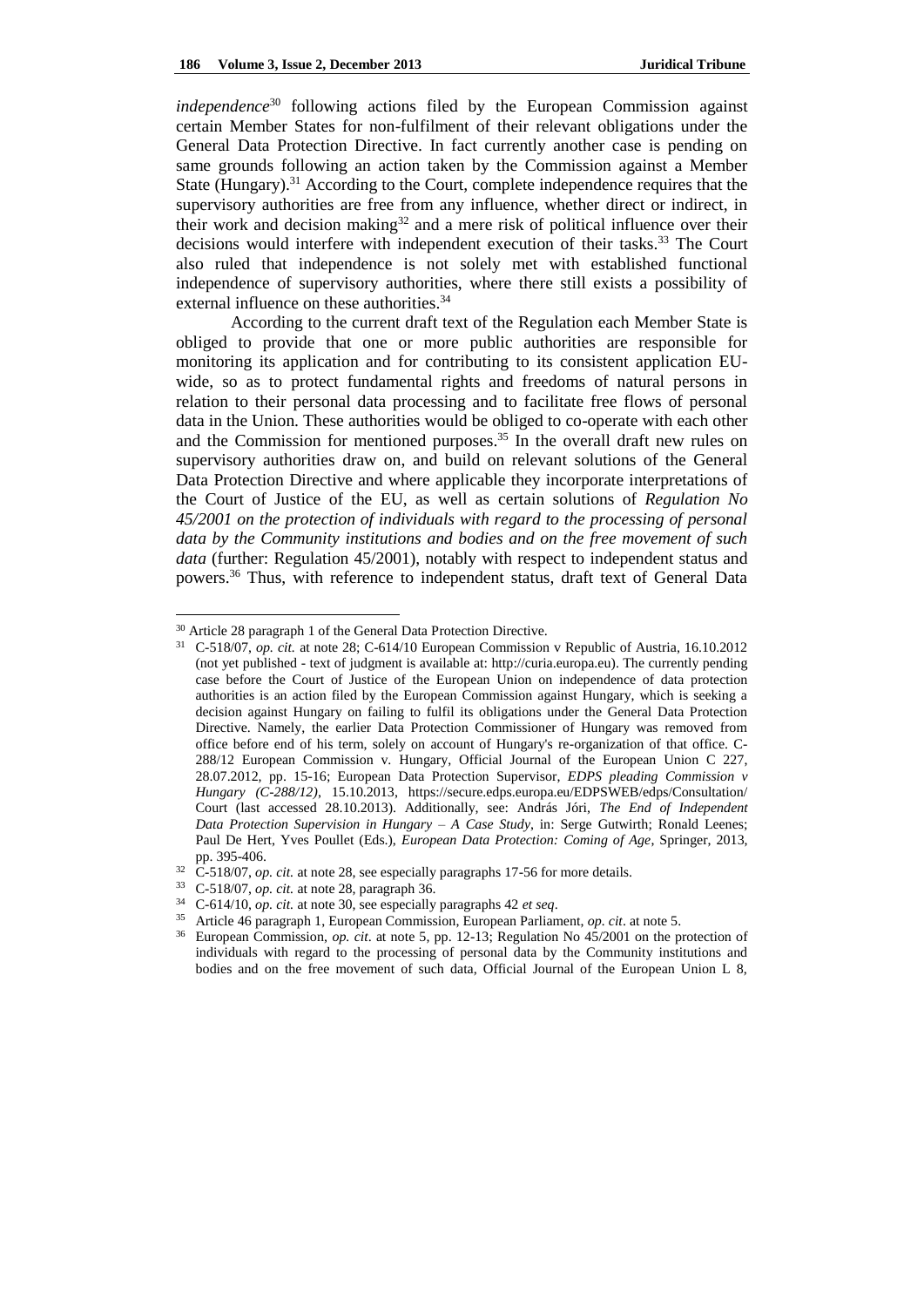Protection Regulation stipulates that supervisory authorities must act with complete independence and this also entails duties of their members not to seek or take instructions from anybody, and to refrain from any action that is incompatible with their duties. Any financial control they would be subject to is not to affect their independence, and they must have separate annual budgets.

Members of the supervisory authority, who are to be appointed either by the parliament or government of the relevant Member State, should be persons whose independence is beyond doubt and who have demonstrated experience and skills required to perform their duties - notably in personal data protection.<sup>37</sup> To that effect the draft text as amended by the European Parliament clarifies, in a recital, that the prescribed requirements for their election need to especially stipulate appointment by the parliament or government of the Member State *taking due care to minimise possibility of political interference,* and include rules on their personal qualification, *avoidance of conflicts of interest* and their position.<sup>38</sup> Factors that may prompt dismissal of members of supervisory authorities are serious misconduct on their part and cases where they no longer fulfil the conditions required for performance of their duties, and removal from office would be prompted by term expiry, resignation or compulsory retirement.

Duties of supervisory authorities according to proposed new EU rules, *i.e.* Regulation include<sup>39</sup> the monitoring of and ensuring application of the Regulation, promoting public awareness $40$ , advising data subjects (on request) and hearing and processing complaints (matter investigation). Complaints can be filed by data subjects (who feel that their rights according to the Regulation have been infringed) as well as bodies, organisations or associations acting in public interest. The latter would be able to act either on behalf of data subjects (should they feel that the data subjects' rights were infringed) or on their own motion (should they consider that the Regulation was violated).<sup>41</sup> Investigations would be carried out on the basis of

<sup>12.1.2001,</sup> pp. 1-22. This Regulation established, *inter alia*, the European Data Protection Supervisor (EDPS) as an independent supervisory authority that is in charge of ensuring respect for the right to personal data protection and privacy in the institutions and bodies of the EU (pursuant to this Regulation).

<sup>37</sup> For more details see Articles 47-48, European Commission, European Parliament, *op. cit.* at note 5.

<sup>38</sup> Recital 95, European Commission, European Parliament, *op. cit.* at note 5.

<sup>39</sup> For a full list see Article 52, European Commission, European Parliament, *op. cit.* at note 5.

<sup>40</sup> According to current draft text of Article 52 paragraph 2 (European Commission, European Parliament, *op. cit.* at note 5), each supervisory authority shall promote awareness of the public on risks, rules, safeguards and rights in relation to personal data processing and on appropriate data protection measures, with specific attention requested on activities addressed to children. Additionally, according to proposed Article 52 paragraph 2a (European Parliament, *op. cit.* at note 5), each supervisory authority is to promote, together with the European Data Protection Board (independent body in charge of ensuring consistent application of the Regulation), awareness of controllers and processors on risks, rules, safeguards and rights in relation to personal data processing, which includes keeping a register of sanctions and breaches. Furthermore, all supervisory authorities would be obliged to provide micro, small and medium sized enterprise controllers and processors on request with general information on their responsibilities and obligations in accordance with the Regulation.

<sup>41</sup> Article 73 paragraphs 2-3, European Commission, European Parliament, *op. cit.* at note 5.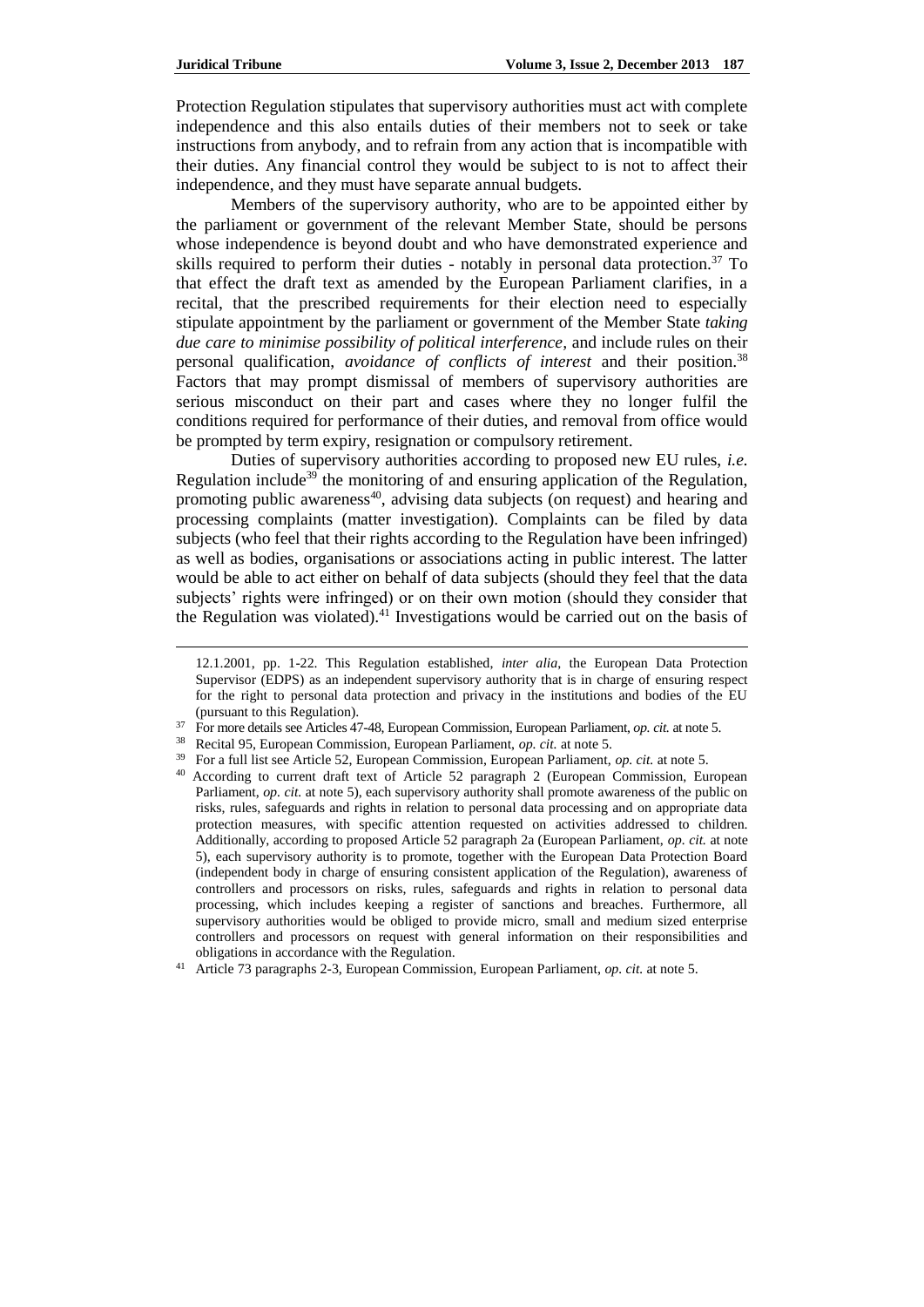complaints or on supervisory authorities' own motion, as well as on request of another supervisory authority.<sup>42</sup>

The context of cross-border personal data processing operations, including online data transfers, triggers in particular the need for prescribing enhanced duties of co-operation between the data protection supervisory authorities and their mutual assistance (including joint investigative tasks and enforcement measures).<sup>43</sup> The key objective of ensuring consistency in application and enforcement of the Regulation in the EU calls *inter alia* for obligatory co-operation between supervisory authorities themselves and the European Commission, via a particular procedure (so-called *consistency mechanism*) <sup>44</sup>, and the participation of supervisory authorities in activities of the *European Data Protection Board.* <sup>45</sup> It goes without saying that mentioned duties support proposed benefits for controllers and processors with data processing operations in several Member States, such as the supervision of these operations by the authority of Member State of their main establishment, *i.e. lead authority* (inclusive of required consultations with other competent authorities) $46$  as well as benefits for data subjects, such as the right to file a complaint with the supervisory authority in any Member State (and thus also the authority of their country of residence). $47$ 

Draft text of the Regulation introduces particular tasks and powers of supervisory authorities with respect to processing operations that are likely to present specific risks to rights and freedoms of data subjects (*prior consultation*). These build on current solutions on the so-called *prior checks* in the General Data Protection Directive.<sup>48</sup> Namely, data protection authorities would be authorized to

<sup>42</sup> Article 52 paragraph 1d, European Commission, European Parliament, *op. cit.* at note 5.

<sup>43</sup> Recital 91, European Commission, European Parliament, *op. cit.* at note 5. To compare with objectives and current solutions according to the General Data Protection Directive, see especially Article 27 paragraph 6 thereof, and explanations in recital 64.

<sup>&</sup>lt;sup>44</sup> Draft rules on co-operation and consistency are laid out in Chapter VII, European Commission, European Parliament, *op. cit.* at note 5 (taking into account amendments to the original Proposal). For details on proposed consistency mechanism see especially Articles 57-61, European Commission, European Parliament, *op. cit.* at note 5. Additionally see also Article 46 paragraph 1.

<sup>&</sup>lt;sup>45</sup> The European Data Protection Board is envisaged to be an independent body in charge of ensuring consistent application of the Regulation, whose members would be the European Data Protection Supervisor and heads of EU Member States' data protection supervisory authorities (one per Member State). For more details see Chapter VII Section 3 (Article 66 especially with respect to tasks of the Board), European Commission, European Parliament, *op. cit.* at note 5. The Board is to replace the current *Article 29 Working Party on the Protection of Individuals with regard to the Processing of Personal Data* (Article 29 Data Protection Working Party), whose members are representatives of data protection supervisory authorities of EU Member States, European Data Protection Supervisor and a representative of the European Commission (see Articles 29-30 of the General Data Protection Directive for more details).

<sup>46</sup> For more details on proposed mechanism of co-operation with the lead authority, as well as the relevant role of the European Data Protection Board see especially Article 54a (additionally see also explanations in recitals 97-98a), European Parliament, *op. cit.* at note 5. A definition of main establishment is laid out in draft Article 4 point 13, European Parliament, *op. cit.* at note 5.

<sup>47</sup> Article 73 paragraph 1, European Commission, European Parliament, *op. cit.* at note 5.

<sup>48</sup> Article 20 and Article 28 paragraph 3 (powers of intervention) of the General Data Protection Directive.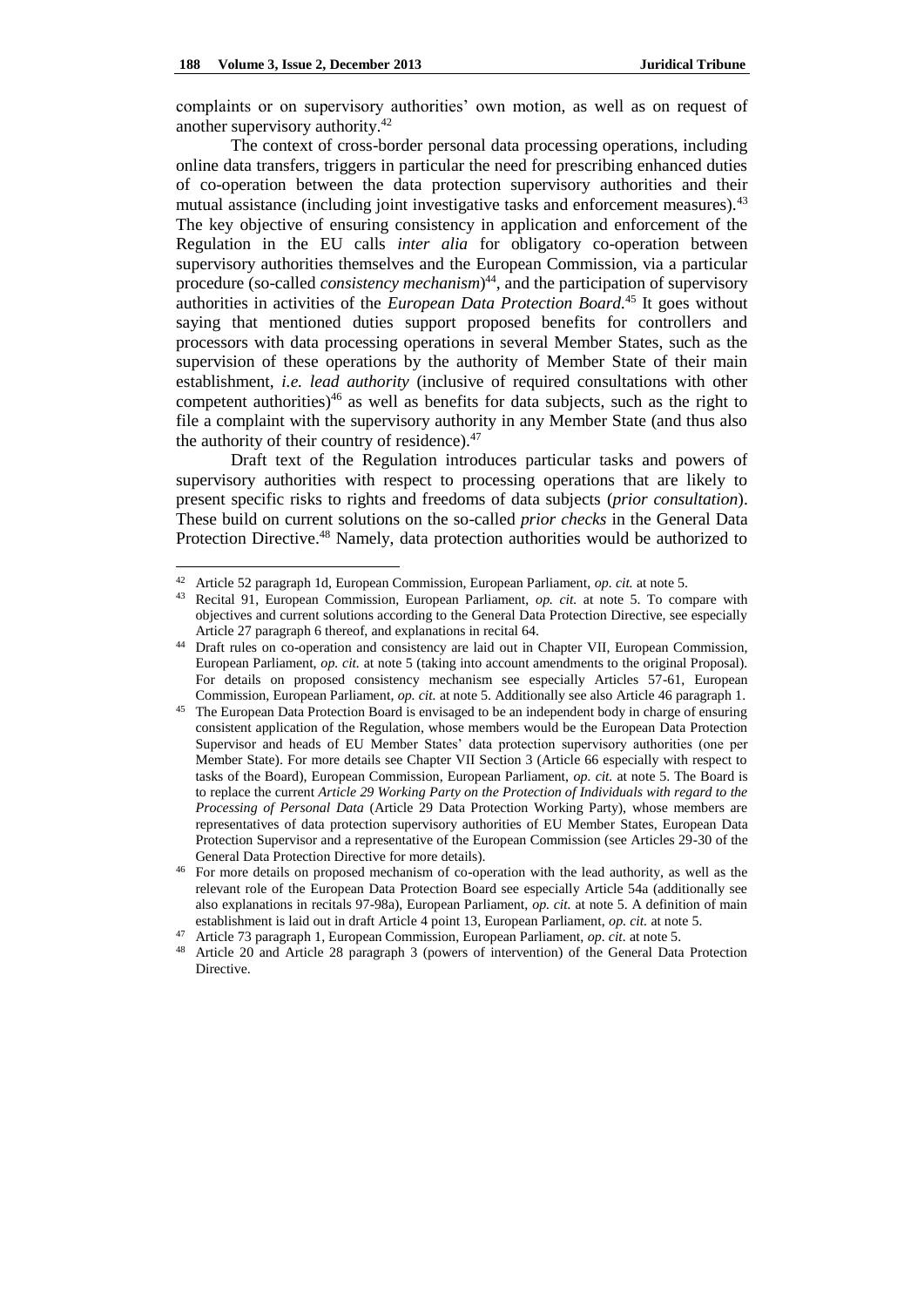l

prohibit any such data processing that is in contravention of the Regulation, as well as advise on steps towards meeting necessary compliance.<sup>49</sup> Further empowerments that also build on solutions in the General Data Protection Directive include the power to notify judicial authorities of violations of the Regulation, and the power to engage in legal proceedings.<sup>50</sup> As regards the latter<sup>51</sup> I would especially draw attention to the possibility that the supervisory authority of data subject's habitual residence may decide to bring judicial proceedings, on prior request and on behalf of the data subject, against another supervisory authority (e.g. that of a Member State where the controller in question has main establishment).<sup>52</sup>

Supervisory authorities would in line with the General Data Protection Directive continue to have a considerable consultative role also according to draft Regulation, with respect to administrative and legislative measures relating to personal data protection in their respective Member States.<sup>53</sup> Particularly pertinent for this task (but also for many other tasks of supervisory authorities under the draft Regulation) is the introduced duty of *mandatory monitoring of developments relevant to personal data protection, and especially development of information and communication technologies and commercial practices*. 54

Special emphasis in current draft text of Regulation is placed on the role of supervisory authorities with respect to *certifications* of controllers and processors as to compliance of their personal data processing with the Regulation (*European* 

<sup>&</sup>lt;sup>49</sup> For more details on tasks and powers with respect to prior consultation see Article 52 paragraph 1g and Article 53 paragraph 1d in connection with Articles 34 (and 33), European Commission, European Parliament, *op. cit.* at note 5.

<sup>50</sup> Article 53 paragraph 3, European Commission, European Parliament, *op. cit.* at note 5. Article 28 paragraph 3 of the General Data Protection Directive specifies the power to engage in legal proceedings where there was infringement of national rules implementing that directive, *or* the power to bring such violations to the attention of judicial authorities.

<sup>51</sup> Article 53 paragraph 3 in relation to Article 74 paragraph 4 and Article 75 paragraph 2, European Commission, European Parliament, *op. cit.* at note 5.

<sup>52</sup> Article 53 paragraph 3 in relation to Article 74 paragraph 4, European Commission, European Parliament, *op. cit.* at note 5. According to explanations in proposed recital 115 such case could be where the supervisory authority has not acted or took insufficient measures with respect to data subject's complaint. It should here also be noted that such course of action according to current amended draft text (European Parliament) would be without prejudice to the consistency mechanism.

<sup>53</sup> Article 28 paragraph 2 of the General Data Protection Directive, Article 52 paragraph 1f, European Commission, European Parliament, *op. cit.* at note 5. Furthermore, consultative role of authorities (Member States' duty to consult them) is proposed to apply mandatorily in cases of potentially risky data processing operations for data subjects (by virtue of their nature, scope and/or purpose), *i.e.* when legislative measures (or measures based on them) are drafted that define the nature of data processing, especially in order to manage or minimize risk(s) for affected individuals. Article 52 paragraph 1g, Article 34 paragraph 7 and recital 74, European Commission, European Parliament, *op. cit.* at note 5 - compare with Article 20 paragraph 3 of the General Data Protection Directive, according to which Member States *may* carry out prior checks in the context of preparation of such measures that define the nature of processing and lay down appropriate safeguards.

<sup>54</sup> Article 52 paragraph 1e, European Commission, European Parliament, *op. cit.* at note 5. This new obligation of supervisory authorities is influenced by relevant duty of the European Data Protection Supervisor under Regulation 45/2001 (Article 46e).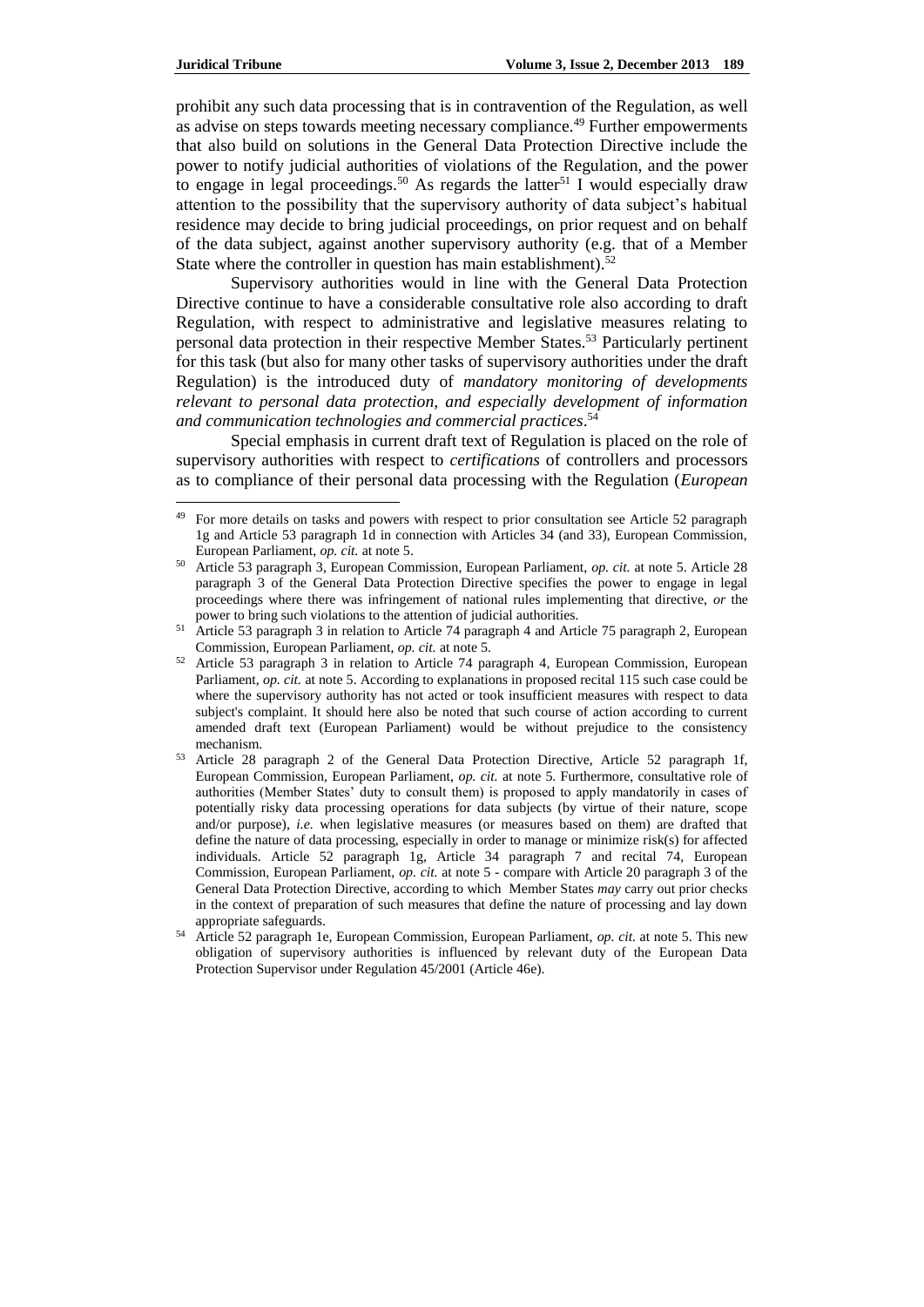*Data Protection Seal*).<sup>55</sup> Their role is acknowledged also in the matter of approving *binding corporate rules*, *i.e.* personal data protection policies that are observed by EU controllers or processors for transfers of personal data to third countries in a group of corporate undertakings.<sup>56</sup> As regards *codes of conduct*, which are to contribute to appropriate application of the Regulation in particular across different industries *i.e.* data processing sectors<sup>57</sup>, supervisory authorities' role in encouraging their drawing up is now explicitly introduced (in addition to initiatives of EU Member States and the European Commission) as well as their duty to provide opinions on draft codes submitted to them.<sup>58</sup>

The draft new rules on powers of supervisory authorities in many ways draw on, and build on solutions in the General Data Protection Directive, enumerating their powers in detail. These include *inter alia*<sup>59</sup> their authority to warn or admonish controllers or processors and order them to comply with data subject's requests under the Regulation, prohibiting data processing as well as transfers of data abroad to a third country or international organisation, ordering rectification, erasure or destruction of data processed contrary to the Regulation and ordering notification thereof to third parties (who received such data). For cases where the so-called *personal data breach* occurs<sup>60</sup>, proposed entirely new power of supervisory authorities is ordering the controllers to notify affected data subjects on the breach.<sup>61</sup> *Investigative powers* such as accessing necessary personal data, documents and information are indispensable for efficient execution of supervisory authorities' tasks and these are included in draft Regulation in a way that generally follows related solutions in the General Data Protection Directive.<sup>62</sup> Additionally, right of access proposed in the draft Regulation extends also to all

<sup>55</sup> Article 52 paragraph 1(ja) and Article 53 paragraph 1(ia) in connection with Article 39 (additionally see explanations in recital 77), European Parliament, *op. cit.* at note 5. Certification would operate on a voluntary basis and it would be possible to have relevant audits carried out by third-party auditors on behalf of supervisory authorities. It is also proposed that the supervisory authorities may charge reasonable certification fees (taking into account administrative costs).

<sup>56</sup> Article 4 point 17; for details on binding corporate rules and relevant procedures see especially Articles 42-43 and 58, European Commission, European Parliament, *op. cit.* at note 5.

<sup>&</sup>lt;sup>57</sup> Detailed provisions on codes of conduct are stipulated in Article 38 (additionally see recital 76), European Commission, European Parliament, *op. cit.* at note 5 (compare with Article 27 of the General Data Protection Directive).

<sup>58</sup> Compare Article 38 paragraph 2, European Commission, European Parliament, *op. cit.* at note 5.

<sup>59</sup> For a full list see Article 53, European Commission, European Parliament, *op. cit.* at note 5.

<sup>60</sup> Accidental or unlawful destruction, loss, alteration, unauthorised disclosure of, or access to, personal data transmitted, stored or otherwise processed. Article 4 point 9, European Commission, European Parliament, *op. cit.* at note 5. For details on proposed data breach provisions see especially Articles 31-32, European Commission, European Parliament, *op. cit.* at note 5.

<sup>61</sup> Article 53 paragraph 1a, European Commission, European Parliament, *op. cit.* at note 5. Additionally see proposed Article 32 paragraph 4 (Communication of a personal data breach to the data subject).

<sup>62</sup> Article 53 paragraph 2a, European Commission, European Parliament, *op. cit.* at note 5 (compare with investigative powers according to Article 28 paragraph 3 of the General Data Protection Directive). It should be noted that according to amended draft text (European Parliament) the right of access would be granted *without prior notice* to the relevant controller or processor.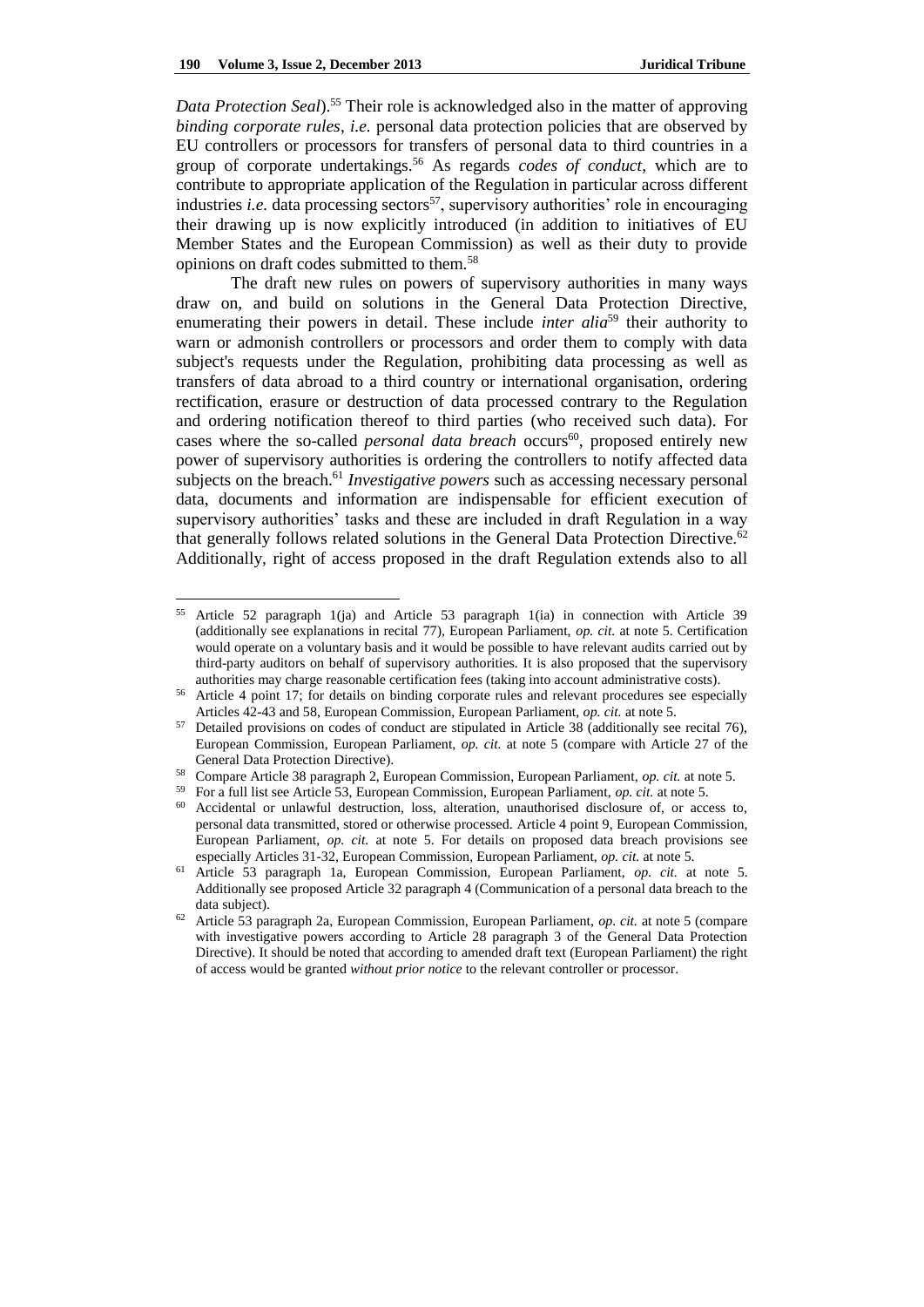relevant premises.<sup>63</sup> Some restrictions may apply with respect to mentioned investigative powers.<sup>64</sup>

Introduction of *direct sanctioning powers* in the draft Regulation represents a paramount enhancement of supervisory authorities' powers in relation to the General Data Protection Directive.<sup>65</sup> I shall next examine key elements relating to this proposed new authority to sanction administrative offences, with a note that the Parliament's recent amendments introduced appreciable changes to original Commission's Proposal in that respect.<sup>66</sup> According to current draft text supervisory authorities could impose one or more sanctions, for *any noncompliance* with the Regulation, as follows. For first and non-intentional noncompliance, they could issue a *written warnin*g. Furthermore, they could order *regular periodic data protection audits*. Lastly a *monetary fine* can be imposed. This fine could amount to up to 100 000 000 Euro (100 million Euro) or 5% of the annual worldwide turnover in case of an enterprise, whichever is greater (where relevant controller or processor holds a valid European Data Protection Seal, it is proposed that the fine is not imposed unless a violation in question was intentional or negligent).

Sanctions must in each case be effective, proportionate and dissuasive and the criteria proposed to take into account when administering them include: nature, gravity and duration of non-compliance, whether non-compliance was intentional or negligent, degree of responsibility and previous breaches as well as repetitive nature of non-compliance, degree of co-operation with the supervisory authority to remedy infringement and mitigate possible adverse effects, personal data affected by infringement, level of damages suffered by data subjects as well as action taken to mitigate them, financial benefits or avoided loss from the infringement, refusal to co-operate with the supervisory authority or obstruction of its inspections, other aggravating or mitigating factors applicable to circumstance of the case, and internal compliance measures and programs undertaken by the relevant controller

<sup>&</sup>lt;sup>63</sup> Such power (right of access to premises) would according to amended draft text (Parliament) be granted *without prior notice* to relevant controllers or processors. EU law and law of respective Member State must be observed in execution of this authority. Article 53 paragraph 2b-last subparagraph, European Parliament, *op. cit.* at note 5 (additionally see explanations in recital 100).

<sup>&</sup>lt;sup>64</sup> With respect to investigative power of access, which would affect controllers or processors who are subject to a duty of professional secrecy, see draft Article 84 (European Commission, European Parliament, *op. cit.* at note 5) according to which Member States may adopt rules to ensure compliance with such duty of professional secrecy (or other equivalent duty of secrecy).

<sup>65</sup> Article 79, European Commission, European Parliament, *op. cit.* at note 5.

<sup>66</sup> With respect to monetary fines the Commission's Proposal envisaged three categories, for specified intentional or negligent violations of the Regulation, with the maximum fine amounting to up to 1 000 000 Euro (1 million) or 2 % of the annual worldwide turnover in case of an enterprise. This upper fine limit was significantly increased with the recently adopted amendments by the European Parliament (up to 100 000 000, *i.e.* 100 million Euro or 5% of the annual worldwide turnover in case of an enterprise, whichever is greater). For more details compare Article 79 according to original Commission's Proposal and according to amended text (Parliament), *op. cit.* at note 5.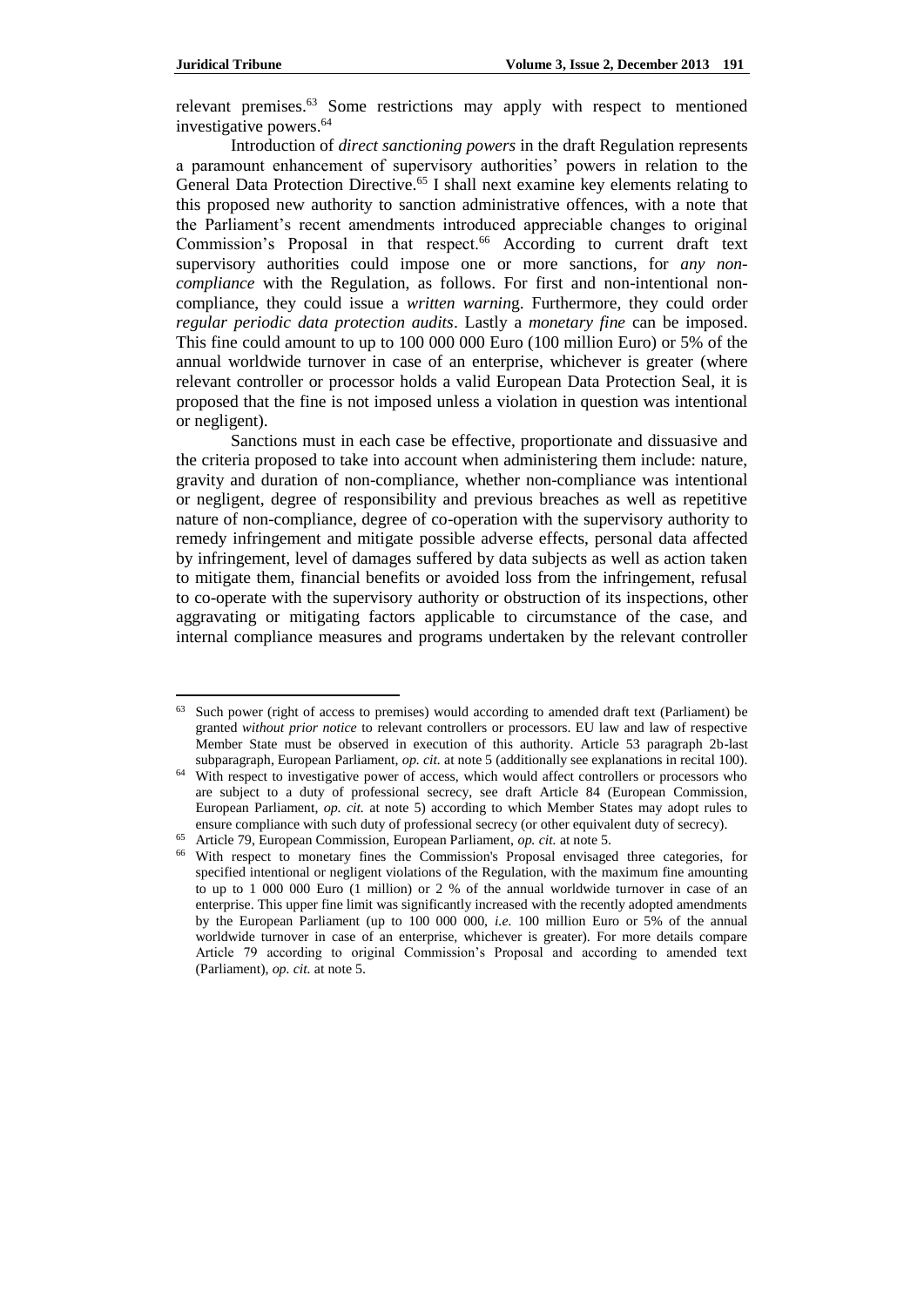or processor<sup>67</sup>, *i.e.* degree of implementation of certain technical and organisational measures and procedures.

In further consideration of proposed sanctioning system and powers it is in my opinion also necessary to point to the subject of *consistency in enforcement*. Namely, according to current amended text of the Proposal (European Parliament) supervisory authorities would be obliged to co-operate with each other (also) in order to ensure a *harmonized level of sanctions EU-wide*. <sup>68</sup> This corresponds to proposed principal duty of ensuring consistency of application and enforcement of the Regulation.<sup>69</sup>

At the end of this analysis I would accentuate the pressing matter of *adequate resources* for the independent supervisory authorities, in order for them to be able to carry out their tasks and powers effectively according to draft Regulation. These authorities are already today experiencing difficulties in that respect in a number of Member States.<sup>70</sup> Unlike the General Data Protection Directive, draft Regulation clearly reflects on stated need in its operative provisions, *i.e.* article (as opposed to the recitals). In fact, it establishes a duty of Member States to ensure that these authorities are provided with *adequate human, technical and financial resources, premises and infrastructure necessary for effective performance of their duties and powers*, including those to be carried out in the context of mutual assistance, co-operation and participation in the European Data Protection Board.<sup>71</sup> According to adopted amendments to the relevant recital (European Parliament), *population size and amount of personal data processing* are factors proposed to help determine adequate financial and personal resources for supervisory authorities. $72$ 

<sup>67</sup> See Article 79 paragraph (2c)(g) of amended draft text (European Parliament, *op. cit.* at note 5) in relation to proposed Article 23 (Data protection by design and by default), Article 30 (Security of processing), Article 33 (Data protection impact assessment), Article 33a (Data protection compliance review) and Article 35 (Designation of the data protection officer).

<sup>&</sup>lt;sup>68</sup> Article 79 paragraph 1, 2nd sentence, European Parliament, *op. cit.* at note 5 (added 2<sup>nd</sup> sentence by the Parliament). Compare to explanations in proposed recital 120, European Commission, European Parliament, *op. cit.* at note 5.

<sup>69</sup> Article 52 paragraph 1c (see also explanations in recital 100), European Commission, European Parliament, *op. cit.* at note 5. Additionally see Article 46 paragraph 1, European Commission, European Parliament, *op. cit.* at note 5.

European Union Agency for Fundamental Rights, *op. cit.* at note 24, in particular at p. 20.

<sup>71</sup> Article 47 paragraph 5, European Commission, European Parliament, *op. cit.* at note 5. As for the General Data Protection Directive, see explanations in recital 63.

<sup>72</sup> Recital 92, European Parliament, *op. cit*. at note 5 (newly added 2nd sentence). With respect to the issue of funding and adequate resources for supervisory authorities in light of the draft Regulation see also earlier proposals (2012) of the Article 29 Data Protection Working Party: "[...] Working Party strongly advises to more concretely indicate what amounts to an adequate budget, for example after an independent in-depth assessment of the increased costs for DPAs based on the current proposals has been carried out. An adequate budget could be based on a fixed amount to cover the basic functions that all DPAs have to undertake equally, supplemented by an amount based on a formula related to the population of a Member State and its GDP. There might also be an element to reflect the number of multinationals that have their headquarters established in that Member State. One of the recitals should explicitly encourage Member States to consider a variety of options for funding the DPA, so as to ensure it can meet the requirement of an adequately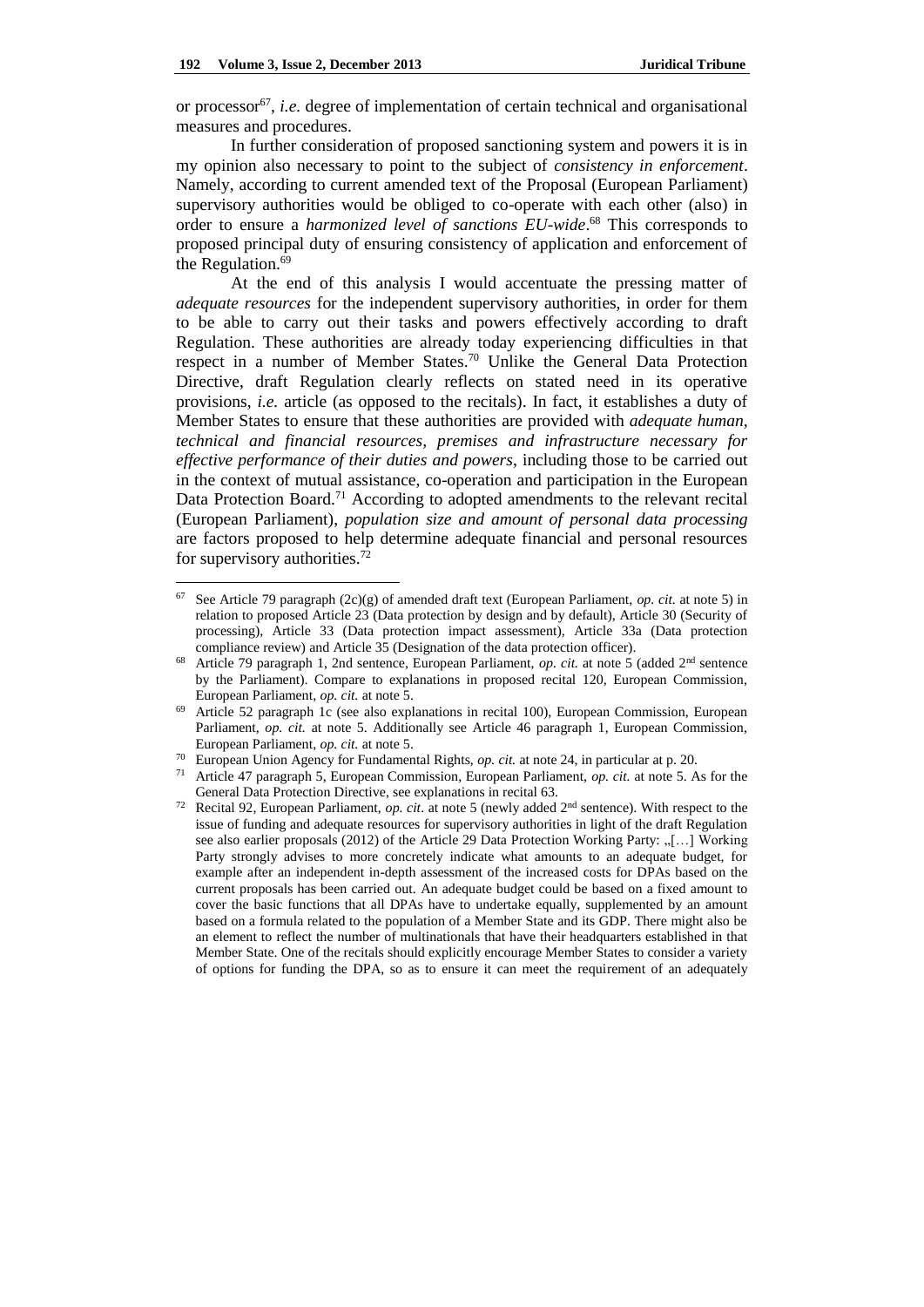#### **3. Personal data protection law in Croatia: an overview**

### *3.1. Introduction*

The Republic of Croatia, the 28<sup>th</sup> and youngest European Union Member State that acceded to the European Union on July  $1<sup>st</sup>$  2013 has been aligning its legislative framework on personal data protection with the relevant *acquis* as of its application for EU membership. The Constitution of Republic of Croatia has already as of 1990 guaranteed the safety and secrecy of personal data as a separate constitutional right<sup>73</sup>, however, it was only until 2003 that the first comprehensive act on general personal data protection was passed – *Croatian Personal Data Protection Act*. <sup>74</sup> On the basis of this act two decrees were adopted by the Government of the Republic of Croatia. The subject of one are methods of maintaining records on personal data filing systems and their form, and of the other, technical measures for the protection of special categories of personal data.<sup>75</sup>

The Personal Data Protection Act guarantees the right to personal data protection for all natural persons in Croatia, irrespective of their citizenship or place of residence and regardless of race, skin colour, sex, language, religion, political or other convictions, national or social background, property, birth, education, social standing or other characteristics.<sup>76</sup> As of its adoption up until today the Personal Data Protection Act has been amended several times and the amendments were also directed toward better alignment with the General Data Protection Directive. In fact, with the amendment in 2011 an article was explicitly introduced to declare alignment of the rules contained in this act with the General Data Protection Directive.<sup>77</sup> Apart from provisions of the General Data Protection Directive, the Personal Data Protection Act also contains main principles of Convention 108 and its Additional Protocol, which Croatia ratified in 2005.<sup>78</sup>

Rules regulating general personal data protection in Croatia apply to both manual and automated personal data processing and they apply to all relevant activities, both in the public and private sector. The only excluded area from their scope is the processing of personal data by natural persons solely for personal or

resourced authority." *Opinion 01/2012 on the data protection reform proposals*, 00530/12/EN, WP 191, 23.3.2012., http://ec.europa.eu/justice/data-protection/article-29/documentation/opinionrecommendation/files/2012/wp191\_en. pdf, p. 17 (last accessed 20.10.2013).

<sup>&</sup>lt;sup>73</sup> Article 37 of the Constitution of the Republic of Croatia, Official Gazette of the Republic of Croatia no. 56/90, 135/97, 8/98, 113/00, 124/00, 28/01, 41/01, 55/01, 76/10 and 85/10 consolidated text.

<sup>74</sup> Personal Data Protection Act, Official Gazette of the Republic of Croatia no. 103/03, 118/06, 41/08, 130/11 and 106/12 - consolidated text.

<sup>&</sup>lt;sup>75</sup> Decree on the method of maintaining records on personal data filing systems and the form of such records, Official Gazette of the Republic of Croatia no. 105/04; Decree on the manner of storing and special measures of technical protection of special categories of personal data, Official Gazette of the Republic of Croatia no. 139/04.

<sup>76</sup> Article 1 paragraph 3 of the Personal Data Protection Act.

<sup>77</sup> Article 1a of the Personal Data Protection Act.

<sup>78</sup> Official Gazette of the Republic of Croatia - International Agreements, no. 4/05 and no. 12/05.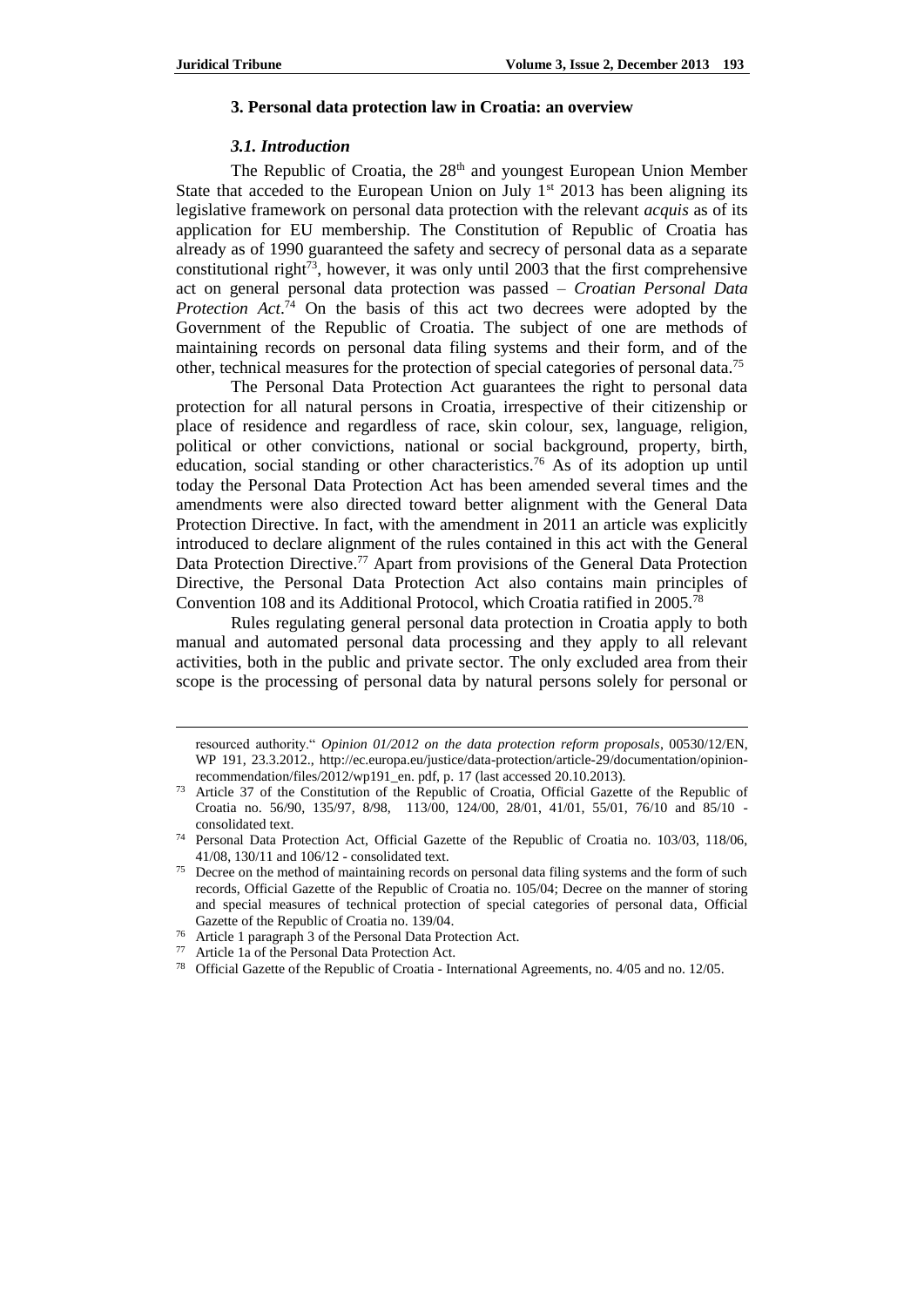household purposes.<sup>79</sup> However, legislative solutions providing for exclusion of application of the general personal data protection rules altogether also in certain other cases are not unknown.<sup>80</sup> The Personal Data Protection Act itself (as well as Convention 108 as ratified by Croatia) allows for derogations from application of certain data protection provisions, in specified circumstances.<sup>81</sup>

### *3.2. Personal Data Protection Agency*

The Personal Data Protection Act established the national supervisory authority - *Croatian Personal Data Protection Agency* (further also as: Agency) with the core function of monitoring the processing of personal data in Croatia.<sup>82</sup> The Agency must perform its activities independently. It is responsible to the Parliament of the Republic of Croatia and funds for the Agency's operation are provided from the State Budget.

Any person who considers that any of his or her rights guaranteed by the Personal Data Protection Act were violated may submit a request to the Agency to establish a violation of rights<sup>83</sup>. This form may also be submitted electronically<sup>84</sup>. The Agency is authorized to temporarily ban the processing of relevant personal data (until finality of proceedings), should the person filing the complaint so require.<sup>85</sup> In addition to supervising implementation of personal data protection in Croatia, upon request of the data subject, proposal of a third party or on its own motion, tasks and activities of the Agency include: resolving requests to determine violations of rights guaranteed by the Act, drawing up a list of states and international organizations with adequate personal data protection regulation, cooperating with competent state bodies in preparing draft acts relating to personal data protection, monitoring regulation of personal data protection in other countries and co-operating with supervisory authorities in other countries, maintenance of

 $\overline{a}$ 

<sup>79</sup> Article 4 and Article 3 paragraph 4 of the Personal Data Protection Act, respectively. As for declarations of the Republic of Croatia with respect to Convention 108 (on the application of that Convention also to manual personal data files and non-application of this Convention to automated personal data files kept by natural persons solely for personal use or for household purposes), see: Council of Europe, *List of declarations made with respect to treaty No. 108*, available by search at: http://conventions.coe.int/, as well as the relevant ratifying act, Official Gazette of the Republic of Croatia – International Agreements no. 4/05. As for scope of application of the General Data Protection Directive, see its Article 3.

<sup>80</sup> For more details see Article 108 paragraph 4 in relation to Article 108 paragraph 3 of the Croatian Electronic Communications Act (Official Gazette of the Republic of Croatia no. 73/08, 90/11, 133/12 and 80/13), which excludes personal data protection rules from application as regards obligations imposed on operators towards the bodies authorized to apply secret surveillance measures (lawful interception of electronic communications networks and services).

<sup>&</sup>lt;sup>81</sup> For more details see e.g. Article 23 in connection with Articles 9, 19 and 20 of the Personal Data Protection Act, Article 9 paragraph 2 in relation to Articles 5, 6 and 8 of Convention 108.

<sup>&</sup>lt;sup>82</sup> Relevant provisions on the Agency and supervision of personal data processing in the Republic of Croatia are contained in Chapter IX of the Personal Data Protection Act (Articles 27-35).

<sup>83</sup> Article 24 of the Personal Data Protection Act.

<sup>84</sup> The submission form in Croatian is available at: http://www.azop.hr/cpage.aspx? page=contactRequest.aspx&PageID=55 (last accessed 20.10.2013).

<sup>85</sup> Article 25 of the Personal Data Protection Act.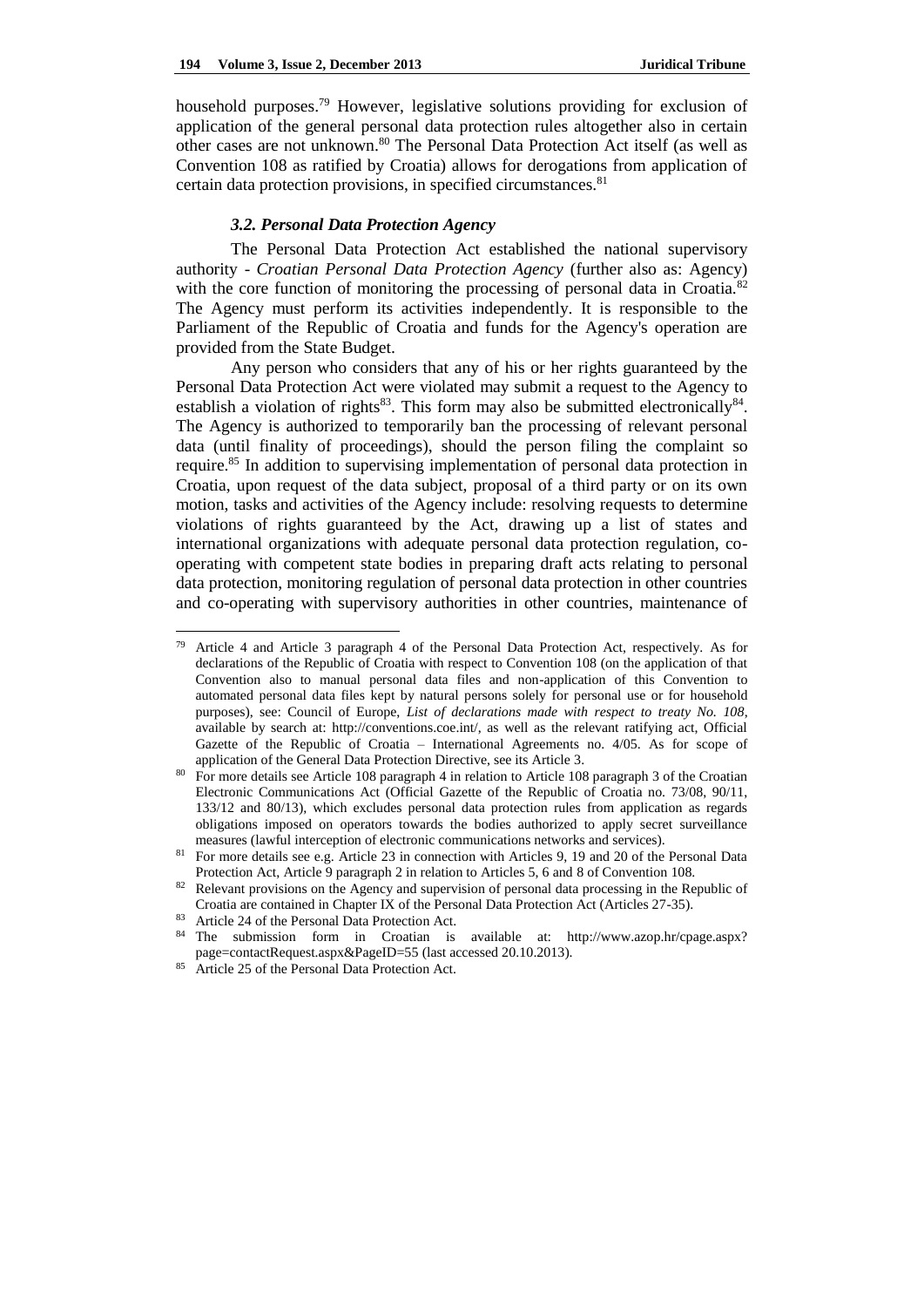the Central Register where records on personal data filing systems in Croatia are compiled, issuing proposals and recommendations for advancement of personal data protection, monitoring implementation of organizational and technical data protection measures, and proposing their improvement, monitoring transfers of personal data from Croatia. The Agency is also obliged to submit activity reports to the Parliament of the Republic of Croatia (annually at minimum) and these reports are public.

Powers of the Agency according to the Personal Data Protection Act include the issuing of warnings or notices on established irregularities, and these may be directed to controllers, data recipients as well as processors. The Agency may also issue decisions ordering that (any) established irregularity is resolved (eliminated) within a certain time period. It may also temporarily prohibit the processing of personal data in contravention of the Personal Data Protection Act. Furthermore, the Agency may order erasure of personal data collected without a legal basis, as well as prohibit unlawful transfers of personal data from the Republic of Croatia, or unlawful disclosures of personal data to data recipients. As to established violations with respect to data processing arrangements, the Agency may prohibit assignments of personal data processing tasks to processors in cases where the latter fail to fulfil applicable data protection requirements or where assignment of data processing tasks was (in general) conducted in contravention of the Personal Data Protection Act.

Decisions of the Agency noted above cannot be appealed to, however, administrative proceedings can be initiated against them before the competent (Administrative) court. The court practice is in this sense slowly developing in Croatia. According to the Agency's Activity Report for 2012, the Administrative court issued seven decisions on filed claims against decisions of the Agency, where it confirmed Agency's decisions in a total of six cases. During the period covered by the Activity Report there were a total of five claims filed before the Administrative court against decisions issued by the Agency.<sup>86</sup>

In addition to above stated measures and decisions, the Agency may also propose that criminal or misdemeanour proceedings are initiated at the competent authority, *i.e.* courts. It has no direct sanctioning authority.

The Personal Data Protection Act prescribes a single range of monetary fines that may be issued for violations of the Act (misdemeanours), amounting from a minimum of 20.000,00 to up to  $40.000,00$  Croatian Kuna (app. 2.625,00 – 5.250,00 Euro). Responsible persons in the legal person, state body and local and regional self-government bodies may also be fined, in the range from a minimum of 5.000,00 to 10.000,00 Croatian Kuna (app. 655.00,00 – 1.310,00 Euro). The fines have not been amended as of first adoption of the Data Protection Act in 2003 and they cannot be considered to be dissuasive in particular with respect to larger organizations. Furthermore, the Act itself prescribes no criteria for administering

<sup>86</sup> Personal Data Protection Agency, *Report on activities for 2012* – *Izvjesce o radu za 2012. godinu*, June 2012, p. 24, [http://www.azop.hr/download.aspx?f=dokumenti/Clanci/Izvjesce\\_o\\_radu\\_](http://www.azop.hr/download.aspx?f=dokumenti/Clanci/Izvjesce_o_radu_) AZOP\_za\_2012.pdf (last accessed 20.10.2013).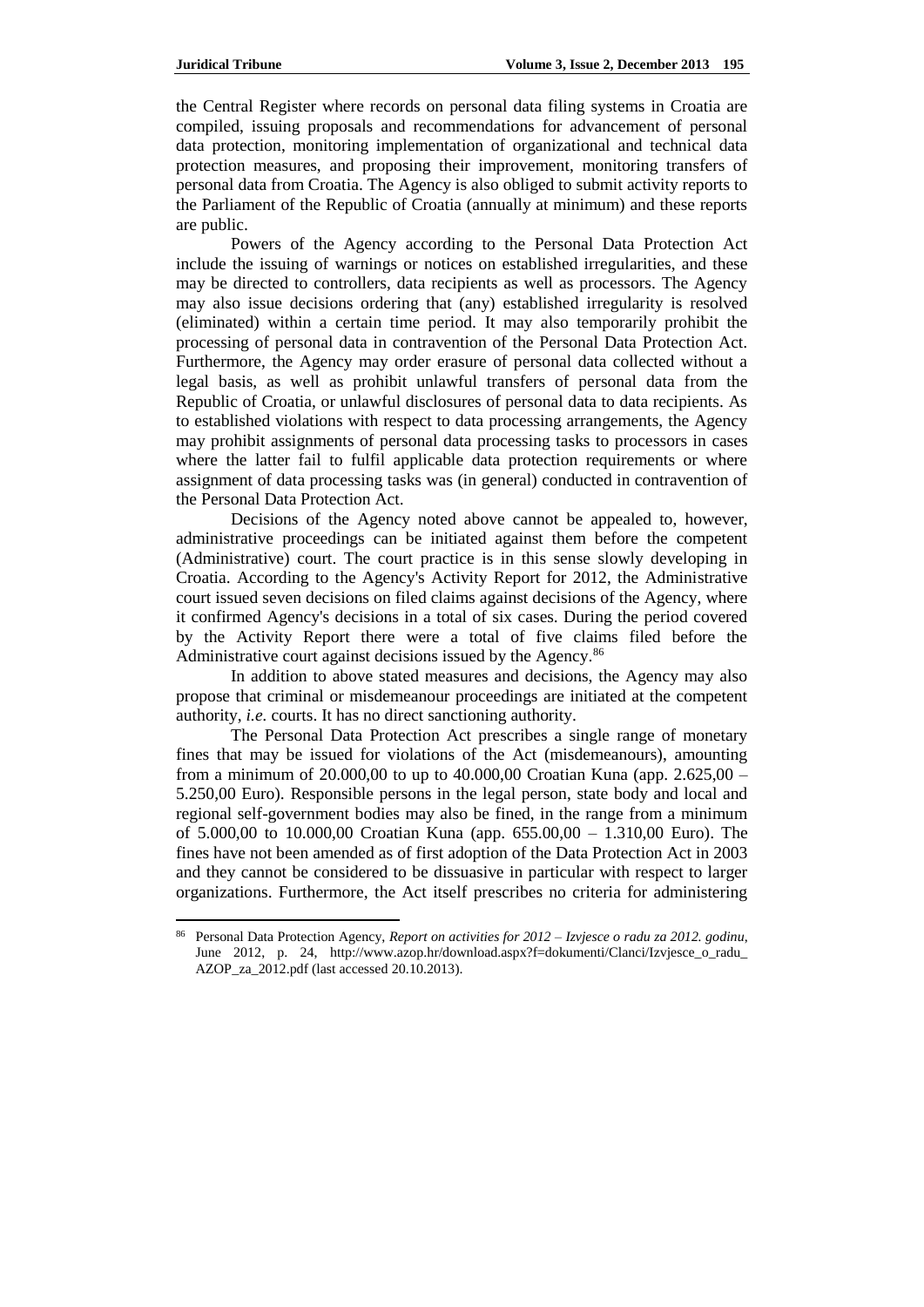the sanctions (e.g. maximum amount of fine that can be imposed according to severity of the violation, in case of repeated infringements, and other).

The above-mentioned monetary fine can generally be imposed in all cases where the controllers, data recipients or processors failed to abide by the Agency's orders of prohibitions. In other cases enumerated violations of the Personal Data Protection Act for which fines would be imposed are, as follows. Fines will be imposed on controllers who fail to respect the conditions stipulated in the Data Protection Act when disclosing personal data to data recipients for their use. Infringements of the rules on establishment, and keeping of records on personal data filing systems are also stipulated violations for which monetary sanctions can be imposed, as well as established violations of the controllers' duty to deliver records on personal data filing systems to the Agency in a prescribed deadline. Sanctions are also stipulated for cases where the controllers fail to notify the Agency on planned creation of personal data filing systems or of any further intended processing of such data.

Furthermore, violations of the duty to ensure adequate protection of personal data from accidental or deliberate abuse, destruction, loss, unauthorized alteration or access (required implementation of appropriate technical, personnel and organisational measures) are also explicitly envisaged breaches of the Act, for which a fine on controllers as well as data recipients can be imposed. Processors will also be sanctioned in cases of failure to implement the contractually stipulated measures of personal data protection. Fines would furthermore be imposed on processors where rules on assignment of personal data processing have been violated, in cases where they exceed their authority or process personal data for a purpose other than that agreed with the controller, or where they provide relevant personal data for use to other data recipients.

Failure on the part of controllers to respect the rights of data subjects that are guaranteed by the Personal Data Protection Act, consisting of a failure to complete, alter or delete their incomplete, inaccurate or outdated personal data, following such requests of the data subject, are also prescribed violations of this act for which a monetary fine can be imposed on them. Controllers can also be fined if they failed to appoint a data protection officer (appointment of data protection officers has become mandatory for controllers employing twenty or more employees as of amendment of the Personal Data Protection Act in 2011<sup>87</sup>). Additionally, the Act stipulates a monetary fine also for cases where the controllers, data recipients or processors prevent the Agency from conducting its tasks (*e.g.* where they prevent it from exercising its supervisory authority to access relevant information or where they fail to deliver documentation on request of the Agency, etc.). A monetary fine is also prescribed for violations of the Act by head of the Personal Data Protection Agency, deputy head and employees of the Agency's expert service, in cases of disclosure of confidential information that they came across in performance of their duties.

<sup>87</sup> For more details see Article 18a of the Personal Data Protection Act.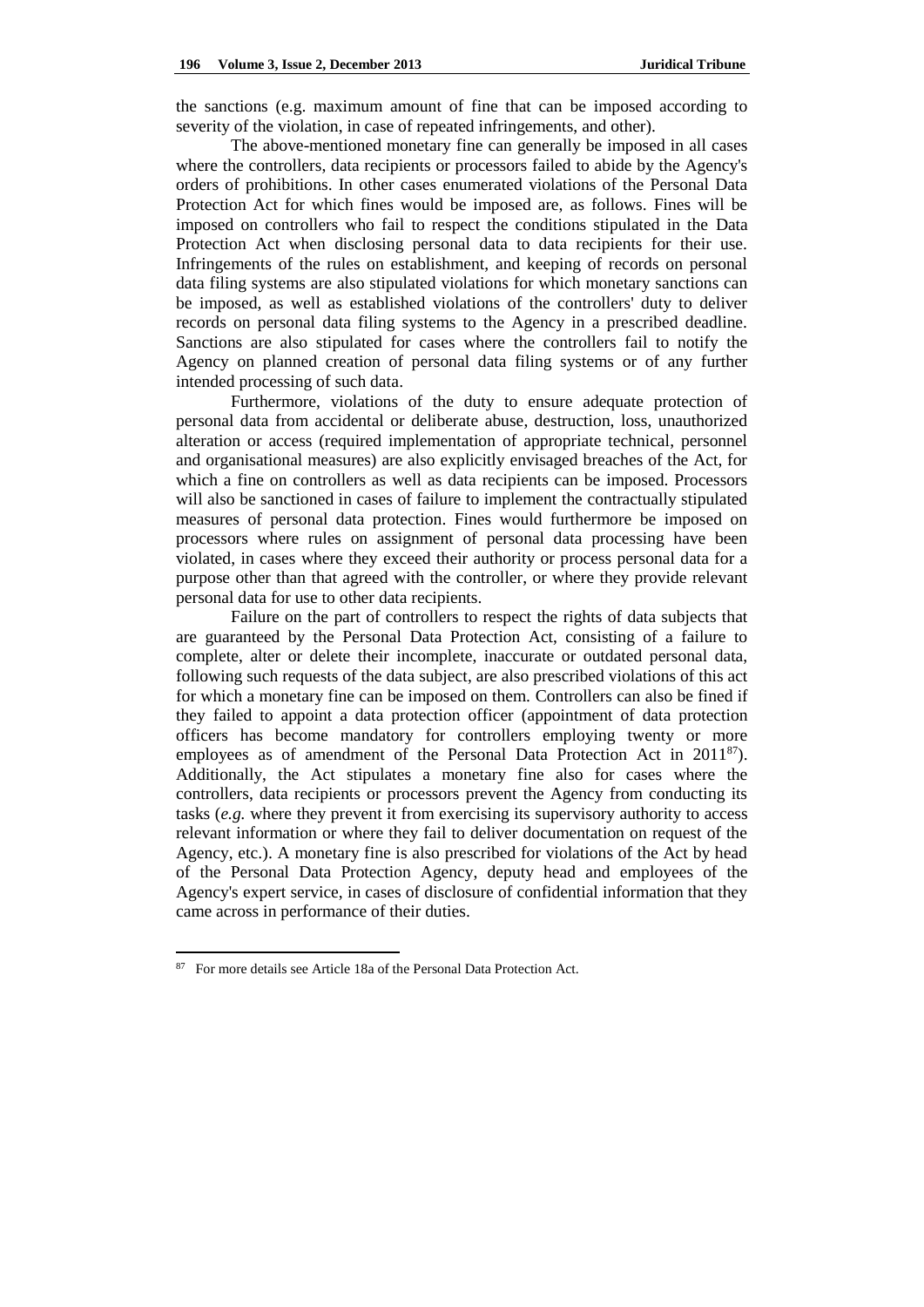As mentioned earlier in this paper, the Agency may propose that criminal or misdemeanour proceedings are initiated at the competent authority, however, it has no direct sanctioning authority. According to the Activity Report for 2012 the Agency initiated in line with its powers a total of four misdemeanour proceedings as well as two criminal proceedings. <sup>88</sup> With respect to the latter it should be noted that the *Criminal Code of the Republic of Croatia* as currently in force prescribes *unauthorized use of personal data* as a criminal offense that is punishable by imprisonment from up to one to up to five years (depending on stipulated circumstances). Basic form of this criminal offense entails the acts of collecting, processing or using personal data in contravention of the law, which is punishable by imprisonment of up to one year.<sup>89</sup>

# **4. Concluding remarks**

Proposed draft of the new EU general data protection legislation is one of the most - if not the most intensely lobbied act of European Union legislation<sup>90</sup>, with almost four thousand amendments received, on which the European Parliament recently voted. Leaving aside the many proposed new duties of organizations processing personal data and reinforced accountability, such course of events with respect to draft new rules is in my opinion not too surprising in light of their extensive material and in particular territorial scope of application, *i.e.* wide international impact. In any case, negotiations on final text have been set to take place between the European Parliament, Council of the European Union and the European Commission. Consequently, current draft text of proposed Regulation may still undergo substantial changes before final adoption. While both the European Commission and the European Parliament expressed their wish to have negotiations concluded and thus the agreement finalized during the current term of the European Parliament in 2014<sup>91</sup>, it remains to be seen if this really can be

<sup>88</sup> Personal Data Protection Agency, *op. cit.* at note 85, pp. 24-25.

<sup>89</sup> Article 146 of the Croatian Criminal Code, Official Gazette of the Republic of Croatia no. 125/11 and 144/12.

<sup>&</sup>lt;sup>90</sup> Jan Phillip Albrecht - Rapporteur of the European Parliament for the Data Protection Regulation, *Lobbyism and the EU data protection reform*, http://www.janalbrecht.eu/themen/datenschutz-undnetzpolitik/lobbyism-and-the-eu-data-protection-reform.html, 12.2.2013; Matt Warman, *Interview with Viviane Reding, Vice-President of the European Commission: EU Privacy regulations subject to 'unprecedented lobbying'*, "The Telegraph", <http://www.telegraph.co.uk/technology> /news/9070019/EU-Privacy-regulations -subject-to-unprecedented-lobbying.html, 08.2.2012 (last accessed 20.10.2013).

<sup>91</sup> Viviane Reding – Vice-President of the European Commission, *Women and the Web – Why Data Protection and Diversity belong together*, http://europa.eu/rapid/press-release\_SPEECH-13- 637\_en.htm; SPEECH/13/637, European Commission Press Releases Database, 15.7.2013; European Parliament, *Q&A on EU data protection reform*, 22.10.2013, http://www.europarl.europa.eu/news/en/news-room/content/20130502BKG07917/html/QA-on-EU-data-protection-reform (last accessed 25.10.2013).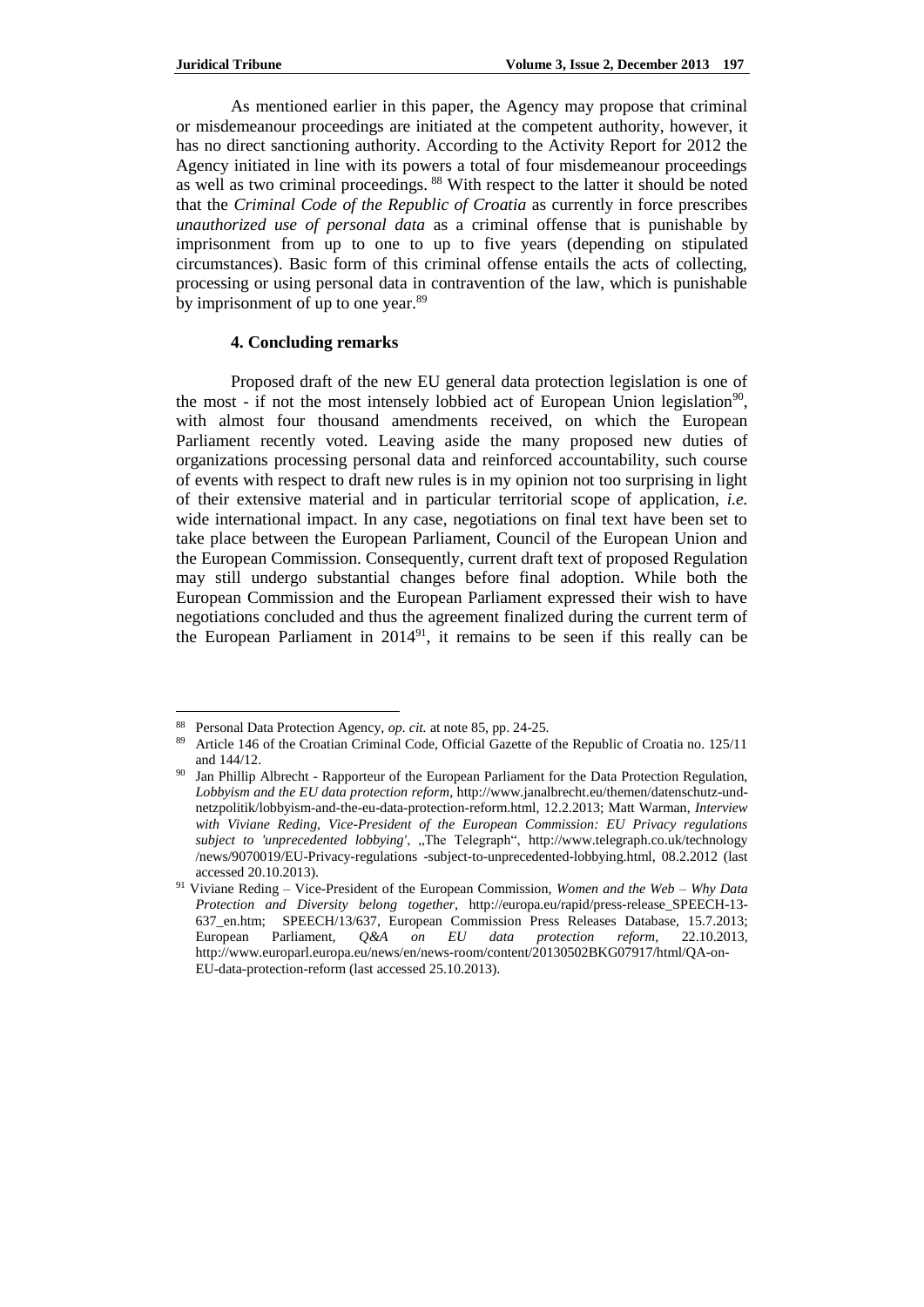accomplished. Following adoption of the Regulation it would take another two years (as of its entering into force) before it would apply in EU Member States.<sup>92</sup>

Should the final text of new EU rules be adopted as a regulation and should it contain rules at least similar to the ones examined in this paper, this will entail also significant consequences for the relevant national supervisory authorities. Comparative analysis of selected proposals of the new EU rules impacting supervisory authorities and related solutions in the General Data Protection Directive shows a serious reinforcement of powers attributed to these authorities, and an equally serious confirmation of crucial requirements for their independence in line with the case law of the Court of Justice of the European Union. At a more general level, the goals set to have a uniform set of rules and legal certainty, onestop-shop mechanisms and equivalent level of protection of individuals' rights EUwide clearly call for empowerment of data protection supervisory authorities throughout the EU as well as uniform duties, and the analyzed solutions impacting them in that respect should in any case be welcomed. In my opinion the need for empowerment of supervisory authorities may well arise already today, once the prescribed powers are considered comparatively in all European Union Member States. With that in mind I have also in this paper examined relevant legislation of the youngest EU Member State, Republic of Croatia, with adopted solutions on status, duties and powers of its national data protection supervisory authority in main focus. In my opinion these provisions declare marginal powers of the Croatian data protection authority, which in the overall negatively impact its vital role in the state's personal data protection system. Lack of this authority's direct sanctioning powers is troubling, currently especially in light of developments at the level of EU law that I analyzed in this paper. These observations are without prejudice to the fact that the General Data Protection Directive, which Croatia implemented, in many points does not provide for clear details on pertinent provisions, and leaves Member States ample discretion as to methods it would use to satisfy its rather basic requirements relating to supervisory authorities. Results of this are evident in studies and reports on implementation of the General Data Protection Directive in EU Member States, to which I referred to in the paper. I would here also draw attention to the issue of resources that the Member States would be obliged to ensure for the purpose of effective execution of tasks and powers of supervisory authorities according to draft Regulation. This I see as a potentially problematic issue on a broader level, especially taking into account possible limitations in state budgets and self-financing resources. For Croatia it is in any case important to already now consider the impact of draft Regulation on supervisory authorities and inquire into sources of possible funding and resources. Especially important in my opinion is work towards a more appropriate legal frame that can provide the Agency with direct sanctioning authority. Furthermore, work toward reconsideration of the present sanctioning system (misdemeanours and fines prescribed in the Personal Data Protection Act) would be desirable so as to

<sup>92</sup> Article 91, European Commission, European Parliament, *op. cit.* at note 5.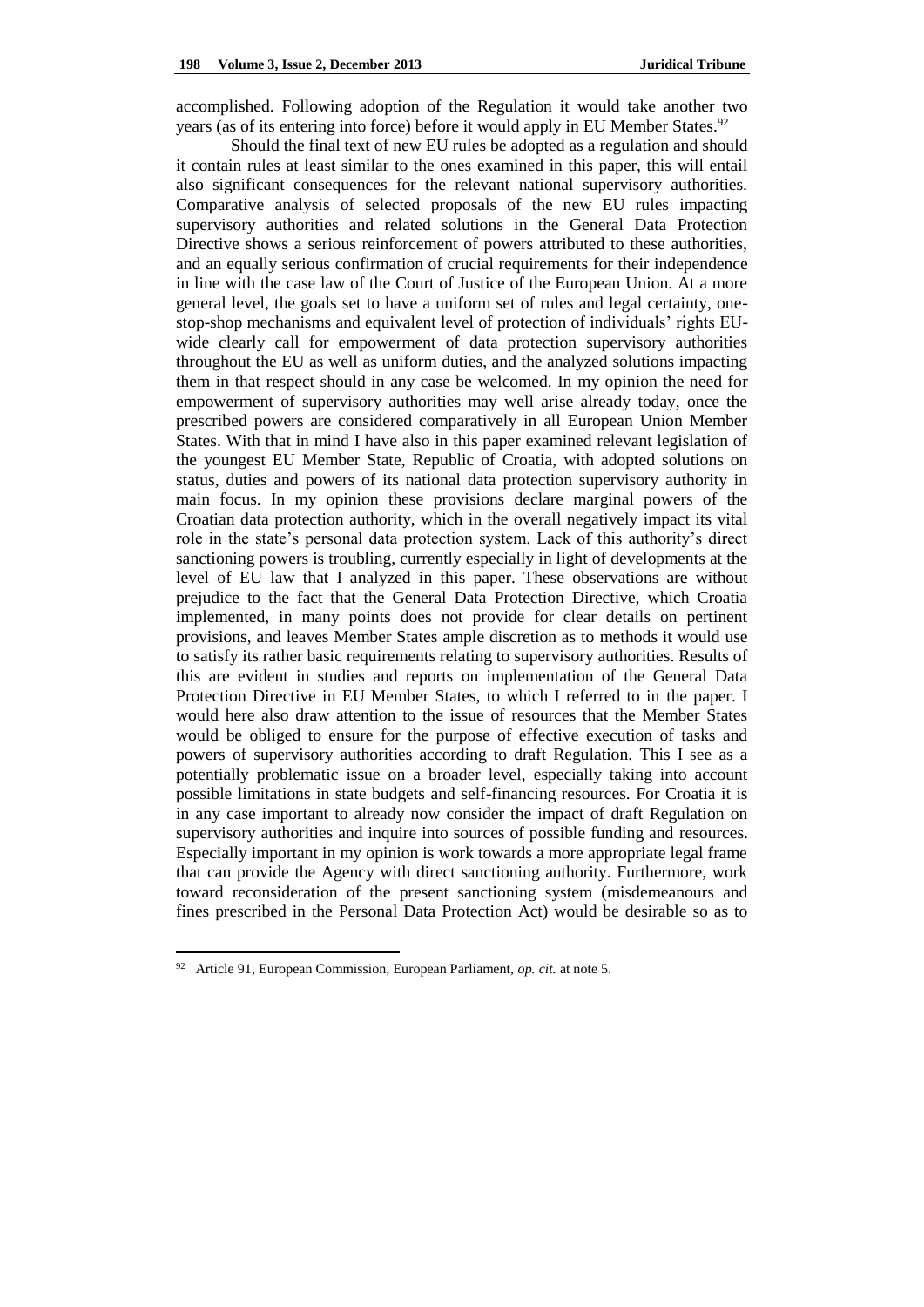establish the criteria for administering sanctions and better reflect their dissuasive effect in justified cases.

### **Bibliography**

- 1. András Jóri, *The End of Independent Data Protection Supervision in Hungary – A Case Study*, in: Serge Gutwirth;
- 2. Ronald Leenes; Paul De Hert, Yves Poullet (Eds.), *European Data Protection: Coming of Age*, Springer, 2013, pp. 395-406.
- 3. Article 29 Data Protection Working Party, *Opinion 01/2012 on the data protection reform proposals*, 00530/12/EN, WP 191, 23.3.2012, http://ec.europa.eu/justice/dataprotection/article-29/documentation/opinion recommendation/files/2012/wp191\_en.pdf.
- 4. Douwe Korff, *EC study on implementation of data protection directive - Study Contract ETD/2001/B5-3001/A/49, Comparative summary of national laws*, University of Essex: Colchester – Cambridge, 2002, <http://ec.europa.eu/justice/policies/privacy/docs/> lawreport/consultation/univessex-comparativestudy\_en.pdf.
- 5. Douwe Korff, LRDP KANTOR Ltd (Leader) Centre for Public Reform, *Comparative study on different approaches to new privacy challenges, in particular in the light of technological developments - Contract No. JLS/2008/C4/011 – 30-CE-0219363/00-28, Working paper No. 2: Data protection laws in the EU: The difficulties in meeting the challenges posed by global social and technical developments*, 20.1.2010, http://ec.europa.eu/justice/policies/privacy/docs/studies/new\_privacy\_challenges/final\_r eport\_working\_paper\_2\_en.pdf.
- 6. Douwe Korff, *Data Protection Laws in the European Union*, The Direct Marketing Association - New York; Federation of European Direct Marketing Brussels, 2005.
- 7. European Commission, *Commission Staff Working Paper, Impact Assessment Accompanying the document Regulation of the European Parliament and of the Council on the protection of individuals with regard to the processing of personal data and on the free movement of such data (General Data Protection Regulation) and Directive of the European Parliament and of the Council on the protection of individuals with regard to the processing of personal data by competent authorities for the purposes of prevention, investigation, detection or prosecution of criminal offences or the execution of criminal penalties, and the free movement of such data*, SEC(2012) 72 final, Brussels, 25.1.2012, *Annex 2 Evaluation of the implementation of the Data Protection Directive*.
- 8. European Commission, *Communication on the follow-up of the Work programme for a better implementation of the Data Protection Directive*, COM(2007) 87 final, Brussels, 7.3.2007.
- 9. European Commission, *Proposal for a Regulation of the European Parliament and of the Council on the protection of individuals with regard to the processing of personal data and on the free movement of such data (General Data Protection Regulation)*, COM (2012) 11 final, 2012/0011 (COD), Brussels, 25.1.2012.
- 10. European Data Protection Supervisor, *EDPS pleading Commission v Hungary (C-288/12)*, 15.10.2013, https://secure.edps.europa.eu/EDPSWEB/edps/Consultation/ Court.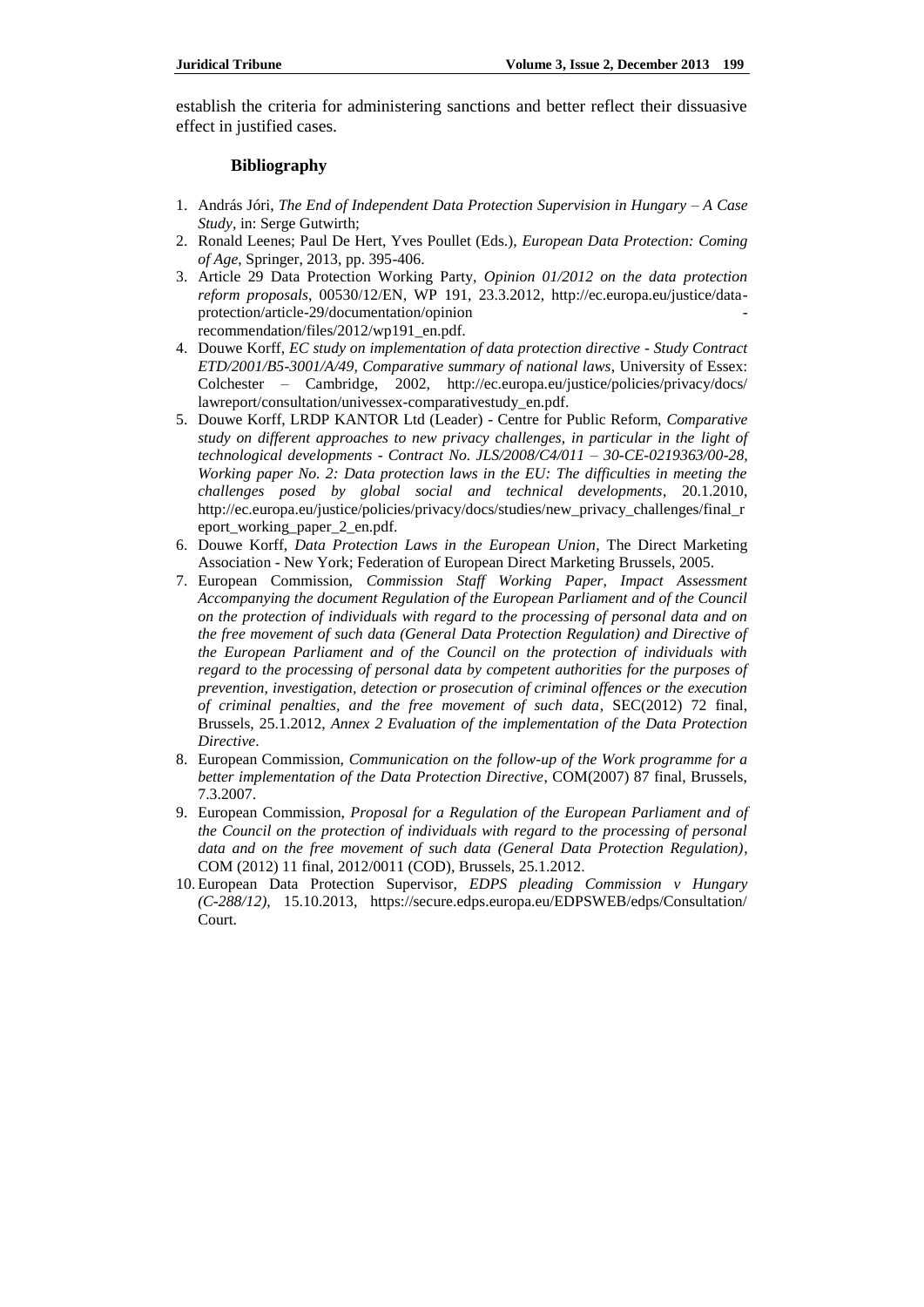- 11. European Parliament, Committee on Civil Liberties, Justice and Home Affairs, Background documents and Compromise amendments (October 21, 2013 - meeting), *Compromise amendments 01 – 29; 30 – 91*, http://www.europarl.europa.eu/ meetdocs/2009\_2014/organes/libe/libe\_20131021\_1830.htm.
- 12. European Parliament, *Q&A on EU data protection reform*, 22.10.2013, http://www.europarl.europa.eu/news/en/news-room/content/20130502BKG07917/ html/QA-on-EU-data-protection-reform.
- 13. European Union Agency for Fundamental Rights, *Data Protection in the European Union: the role of National Data Protection Authorities. Strengthening the fundamental rights architecture in the EU II*, 2010, http://fra.europa.eu/fraWebsite/attachments/Dataprotection\_en.pdf.
- 14.Jan Phillip Albrecht Rapporteur of the European Parliament for the Data Protection Regulation, *Lobbyism and the EU data protection reform*, http://www.janalbrecht.eu/ themen/datenschutz-und-netzpolitik/lobbyism-and-the-eu-data-protection-reform.html, 12.2.2013.
- 15. LRDP KANTOR Ltd (Leader) Centre for Public Reform, *Comparative study of different approaches to new privacy challenges, in particular in the light of technological developments, Contract Nr: JLS/2008/C4/011 – 30-CE-0219363/00-28*, *Final Report*, 20.1.2010, http://ec.europa.eu/justice/policies/privacy/docs/studies/new \_ privacy\_challenges/final\_report\_en.pdf.
- 16. Matt Warman, *Interview with Viviane Reding, Vice-President of the European Commission: EU Privacy regulations subject to 'unprecedented lobbying'*, "The Telegraph", http://www.telegraph.co.uk/technology/ news/9070019/EU-Privacyregulations-subject-to-unprecedented-lobbying.html, 08.2.2012.
- 17. Personal Data Protection Agency, *Activity report for 2012*, June 2012, p. 24, http://www.azop.hr/download.aspx?f=dokumenti/Clanci/Izvjesce\_o\_radu\_AZOP\_za\_20 12.pdf (in Croatian).
- 18. Viviane Reding Vice-President of the European Commission, *Women and the Web – Why Data Protection and Diversity belong together*, http://europa.eu/rapid/pressrelease\_SPEECH-13-637\_en.htm;SPEECH /13/637, European Commission Press Releases Database, 15.7.2013.
- 19. Additional Protocol to the Convention for the Protection of Individuals with regard to Automatic Processing of Personal Data, regarding supervisory authorities and transborder data flows, CETS No. 181, 08.11.2001.
- 20.Convention for the protection of individuals with regard to automatic processing of personal data, CETS No. 108, 28.1.1981.
- 21.Council of Europe, *List of declarations made with respect to treaty No. 108*, http://conventions.coe.int/.
- 22.Charter of Fundamental Rights of the European Union, Official Journal of the European Union C 326, 26.10.2012.
- 23. Treaty of Lisbon amending the Treaty on European Union and the Treaty establishing the European Community, signed at Lisbon, Official Journal of the European Union C 306, 17.12.2007.
- 24. Treaty on the Functioning of the European Union. Consolidated version of the Treaty on the Functioning of the European Union, Official Journal of the European Union C 326, 26.10.2012.
- 25.Regulation No 45/2001 on the protection of individuals with regard to the processing of personal data by the Community institutions and bodies and on the free movement of such data, Official Journal of the European Union L 8, 12.1.2001, pp. 1-22.